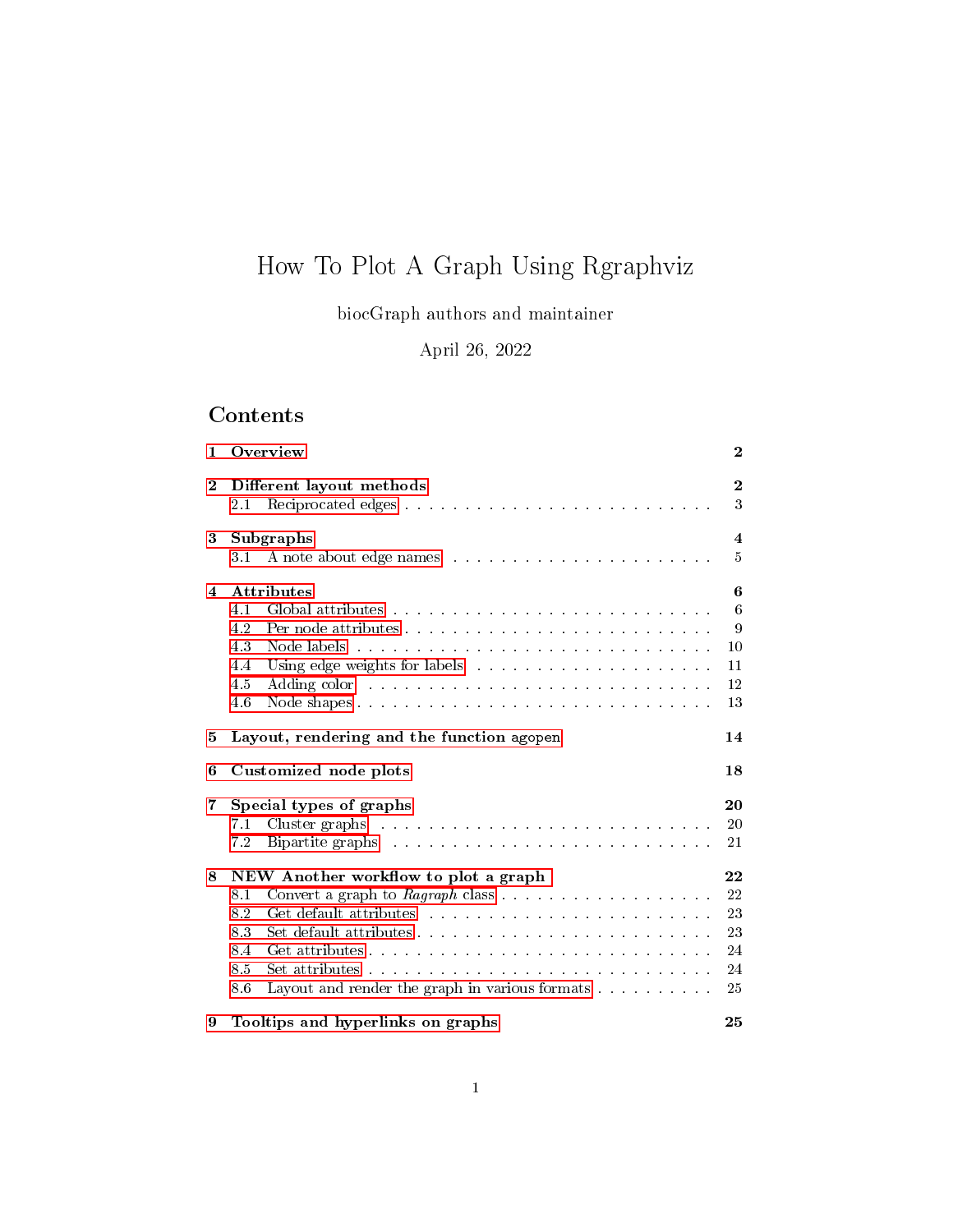### [10 Sessioninfo](#page-26-0) 27

# <span id="page-1-0"></span>1 Overview

This vignette demonstrate how to easily render a graph from R into various formats using the Rgraphviz package. To do this, let us generate a graph using the graph package:

```
> library("biocGraph")
> set.seed(123)
> V \le letters[1:10]
> M < -1:4> g1 \leq - \text{randomGraph}(V, M, 0.2)A graphNEL graph with undirected edges
Number of Nodes = 10
Number of Edges = 16
```
# <span id="page-1-1"></span>2 Different layout methods

It is quite simple to generate a R plot window to display your graph. Once you have your graph object, simply use the plot method.

 $> plot(g1)$ 



<span id="page-1-2"></span>Figure 1: g1 laid out with dot.

The result is shown in Figure [1.](#page-1-2) The Rgraphviz package allows you to specify varying layout engines, such as dot (the default), neato and twopi.

 $> plot(g1, 'meato'')$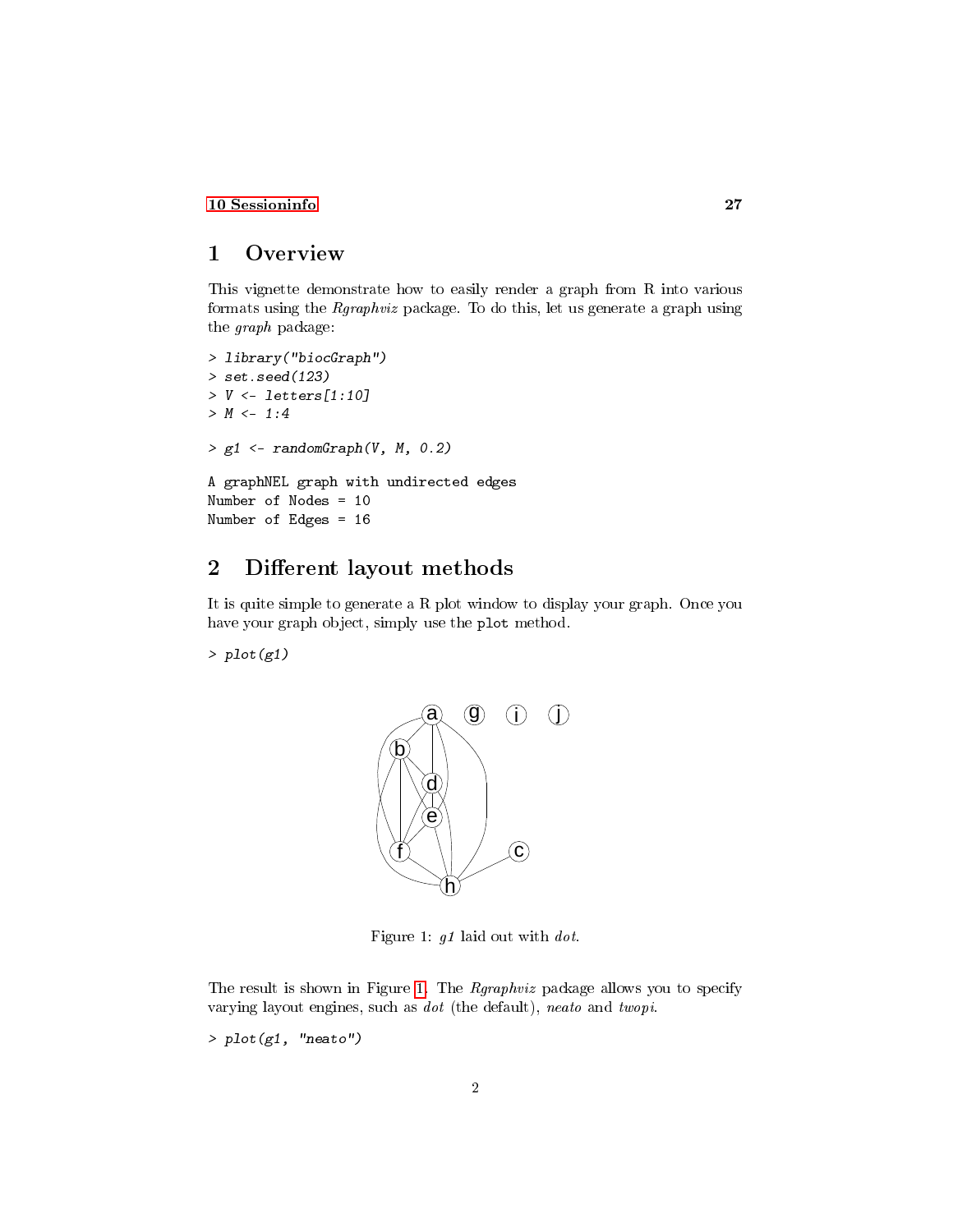

<span id="page-2-1"></span>Figure 2: g1 laid out with neato (left) and twopi (right).

#### $> plot(g1, "twopi")$

The result is shown in Figure [2.](#page-2-1)

A word of warning: some versions of graphviz (notably 2.4, 2.6 and 2.8) have a problem using the *neato* layout on graphs with singletons (single nodes, unconnected to any other node). If you are trying to run these examples on such a system, just add an edge to these singleton nodes (that however, will change the output).

### <span id="page-2-0"></span>2.1 Reciprocated edges

There is an option *recipEdges* that details how to deal with reciprocated edges in a graph. The two options are combined (the default) and distinct. This is mostly useful in directed graphs that have reciprocating edges - the combined option will display them as a single edge with an arrow on both ends while distinct shows them as two separate edges.

```
> rEG <- new("graphNEL", nodes=c("A", "B"), edgemode="directed")
> rEG \leftarrow addEdge("A", "B", rEG, 1)> rEG <- addEdge("B", "A", rEG, 1)
> plot(rEG)
```
The result is shown in Figure [3.](#page-3-1)

> plot(rEG, recipEdges="distinct")

The function removedEdges can be used to return a numerical vector detailing which edges (if any) would be removed by the combining of edges.

```
> removedEdges(g1)
```
[1] 7 12 13 17 18 19 22 23 24 25 27 28 29 30 31 32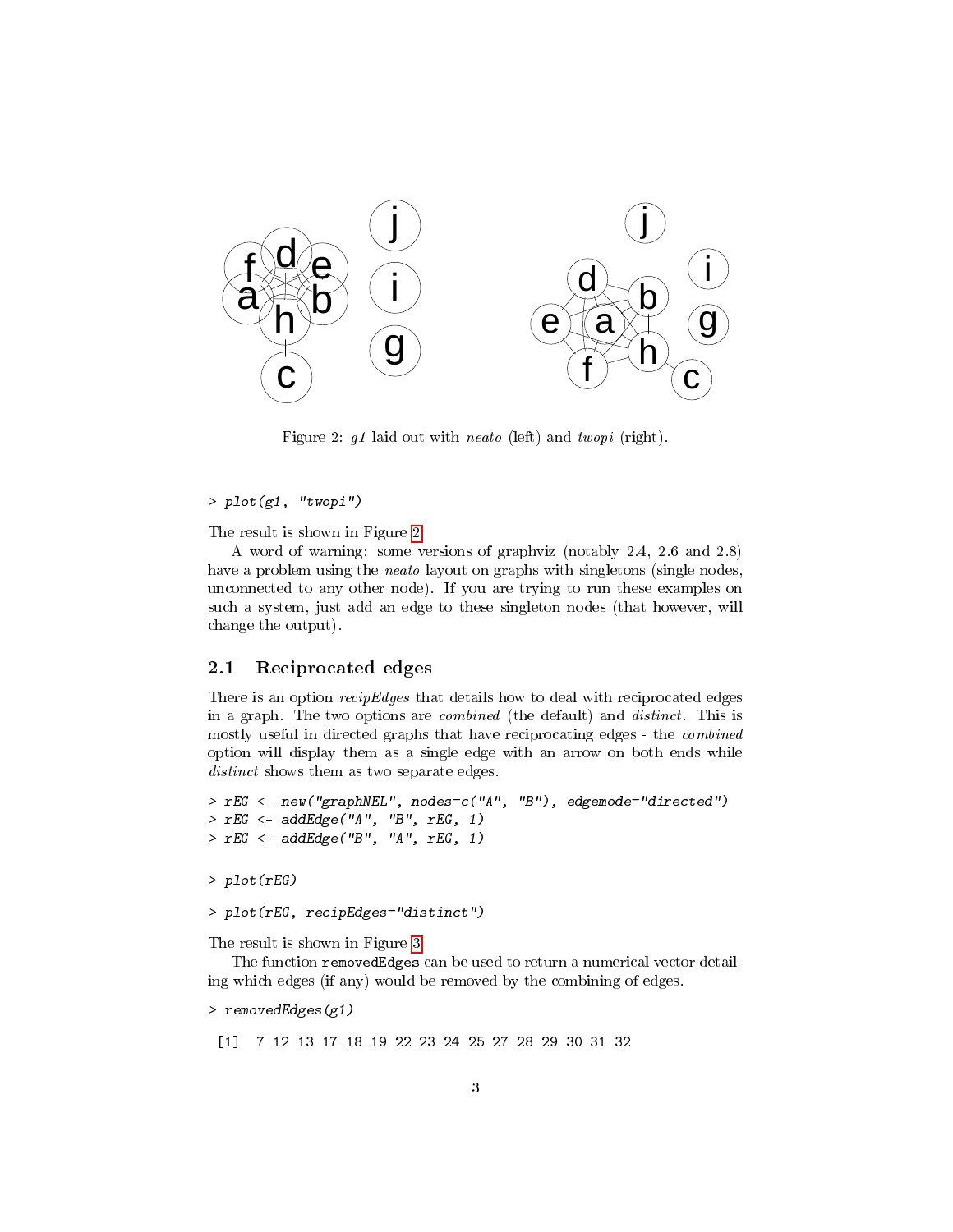

<span id="page-3-1"></span>Figure 3:  $rEG$  laid out with  $recipEdges$  set to *combined* (left) and *distinct* (right).

# <span id="page-3-0"></span>3 Subgraphs

 $Rgraphviz$  supports the ability to define specific clustering of nodes. This will instruct the layout algorithm to attempt to keep the clustered nodes close together. To do this, one must first generate the desired set (one or more) of subgraphs with the graph object.

```
> sg1 <- subGraph(c("a", "d", "j", "i"), g1)> sg1
A graphNEL graph with undirected edges
Number of Nodes = 4
Number of Edges = 1
> sg2 <- subGraph(c("b","e","h"), g1)
> sg3 \leftarrow subGraph(c("c", "f", "g"), g1)
```
To plot using the subgraphs, one must use the subGList argument which is a list of lists, with each sublist having three elements:

- $\bullet$  graph : The actual graph object for this subgraph.
- $\bullet$  *cluster* : A logical value noting if this is a cluster or a subgraph. A value of  $TRUE$  (the default, if this element is not used) indicates a cluster. In Graphviz, subgraphs are used as an organizational mechanism but are not necessarily laid out in such a way that they are visually together. Clusters are laid out as a separate graph, and thus Graphviz will tend to keep nodes of a cluster together. Typically for Rgraphviz users, a cluster is what one wants to use.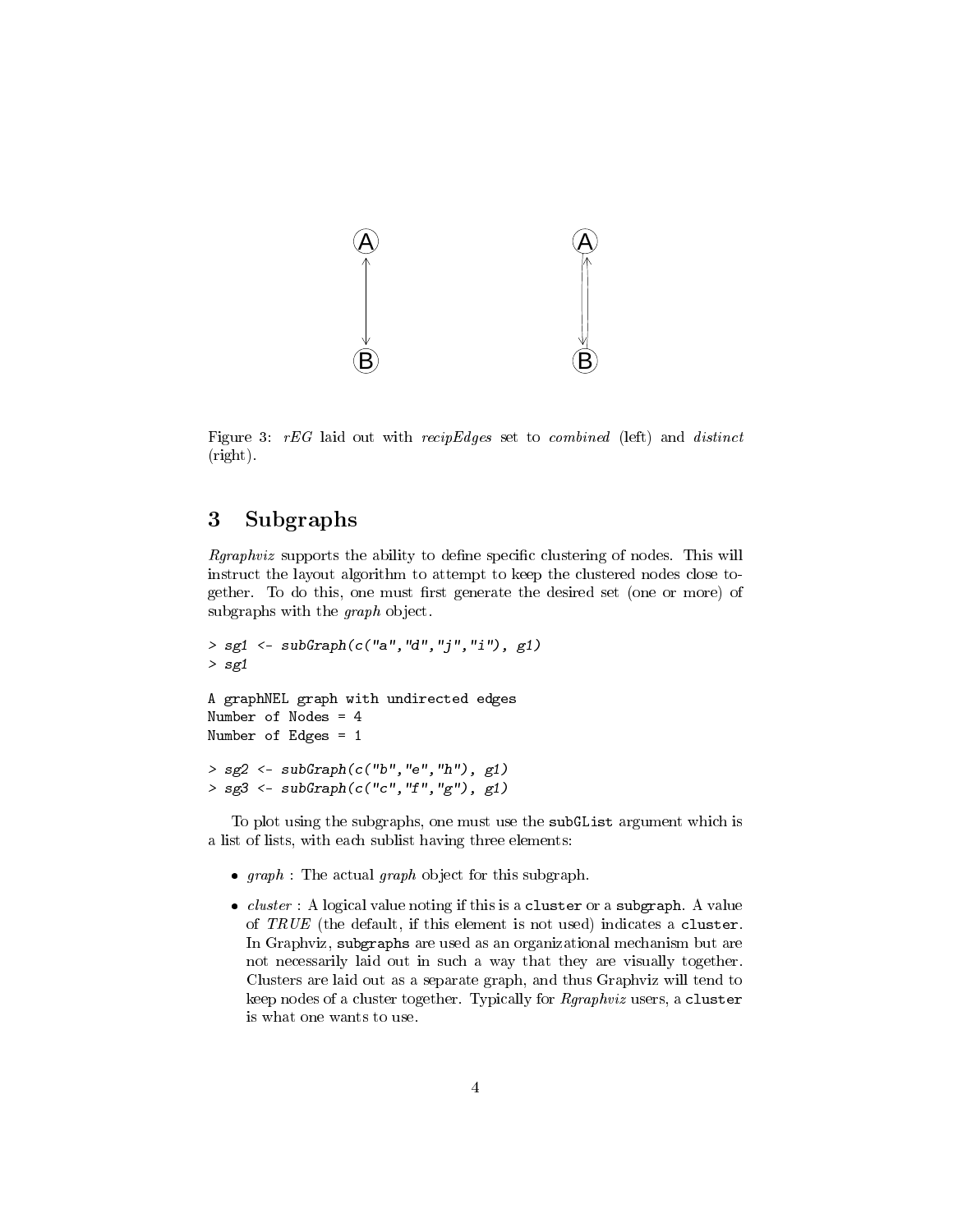$\bullet$  *attrs* : A named vector of attributes, where the names are the attribute and the elements are the value. For more information about attributes, see Section [4](#page-5-0) below.

Please note that only the *graph* element is required. If the *cluster* element is not specified, the subgraph is assumed to be a cluster and if there are no attributes to specify for this subgraph then attrs is unnecessary.

```
> subGList <- vector(mode="list", length=3)
> subGList[[1]] <- list(graph=sg1)
> subGList[[2]] <- list(graph=sg2, cluster=FALSE)
> subGList[[3]] <- list(graph=sg3)
> plot(g1, subGList=subGList)
```


<span id="page-4-1"></span>Figure 4:  $g1$  laid out with two different settings for the parameter subGList.

The result is shown in the left panel of Figure [4,](#page-4-1) and for comparison, another example:

```
> sg1 <- subGraph(c("a","c","d","e","j"), g1)
> sg2 \leq subf{graph}(c("f", "h", "i"), g1)> plot(g1, subGList=list(list(graph=sg1), list(graph=sg2)))
```
#### <span id="page-4-0"></span>3.1 A note about edge names

While internal node naming is quite straight forward (it is simply taken from the graph object), Rgraphviz needs to be able to uniquely identify edges by name. End users as well will need to be able to do this to correctly assign attributes. The name of an edge between tail node x and head node y is  $x^y$ . The method edgeNames can be used to obtain a vector of all edge names, and it takes the argument recipEdges so that the output correctly matches which edges will be used by *Rgraphviz*.

> edgeNames(g1)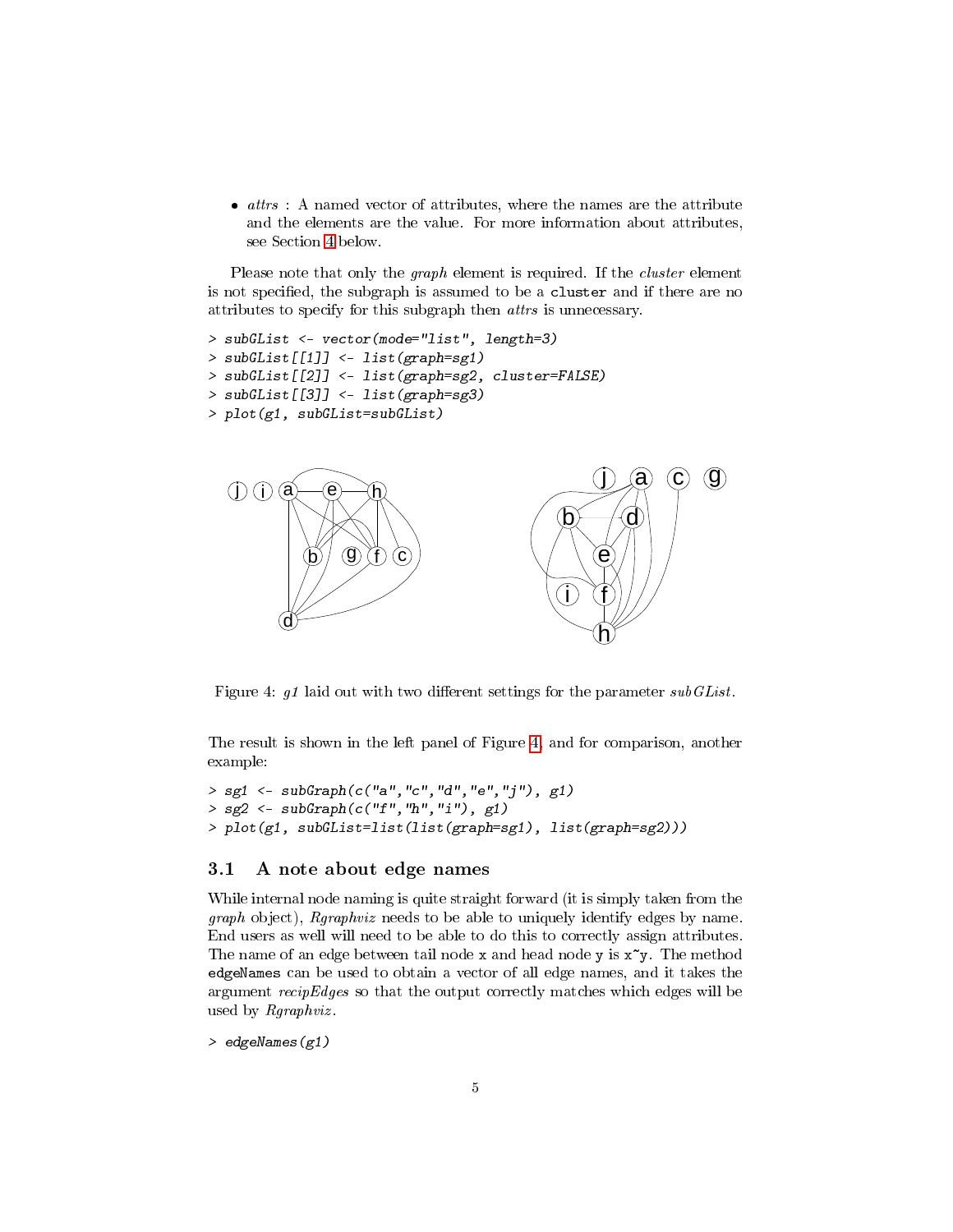[1] "a~b" "a~d" "a~e" "a~f" "a~h" "b~f" "b~d" "b~e" "b~h" "c~h" "d~e" "d~f" [13] "d"h" "e"f" "e"h" "f"h"

> edgeNames(g1, recipEdges="distinct")

[1] "a~b" "a~d" "a~e" "a~f" "a~h" "b~f" "b~a" "b~d" "b~e" "b~h" "c~h" "d~a" [13] "d~b" "d~e" "d~f" "d~h" "e~a" "e~b" "e~d" "e~f" "e~h" "f~b" "f~a" "f~d" [25] "f~e" "f~h" "h~c" "h~a" "h~b" "h~d" "h~e" "h~f"

## <span id="page-5-0"></span>4 Attributes

#### <span id="page-5-1"></span>4.1 Global attributes

There are many visualization options in Graphviz that can be set beyond those which are given explicit options using Rgraphviz - such as colors of nodes and edges, which node to center on for twopi plots, node labels, edge labels, edge weights, arrow heads and tails, etc. A list of all available attributes is accessible online at: [http://www.graphviz.org/pub/scm/graphviz2/doc/info/attrs.](http://www.graphviz.org/pub/scm/graphviz2/doc/info/attrs.html) [html.](http://www.graphviz.org/pub/scm/graphviz2/doc/info/attrs.html) Note that there are some differences between default values and also some attributes will not have an effect in Rgraphviz. Please see the man page for graphvizAttributes for more details.

Attributes can be set both globally (for the entire graph, for all edges, all nodes, etc) as well as on a per-node and per-edge basis. Global attributes are set via a list and passed in as the attrs argument to plot. A default set of global attributes are used for global values which are not specified (by using the getDefaultAttrs function). The getDefaultAttrs function will take a partial global attribute list (see below for a description) and/or the layout type to be used (dot, neato, or twopi) and will generate an attribute list to be used with defaults for values that the user did not specify.

The list has four elements: 'graph', 'cluster', 'edge' and 'node'. Within each element is another list, where the names correspond to attributes and the values correspond to the value to use globally on that attribute. An example of this structure can be seen with the default list provided by getDefaultAttrs:

```
> defAttrs <- getDefaultAttrs()
```
\$graph \$graph\$bgcolor [1] "transparent"

\$graph\$fontcolor [1] "black"

\$graph\$ratio [1] "fill"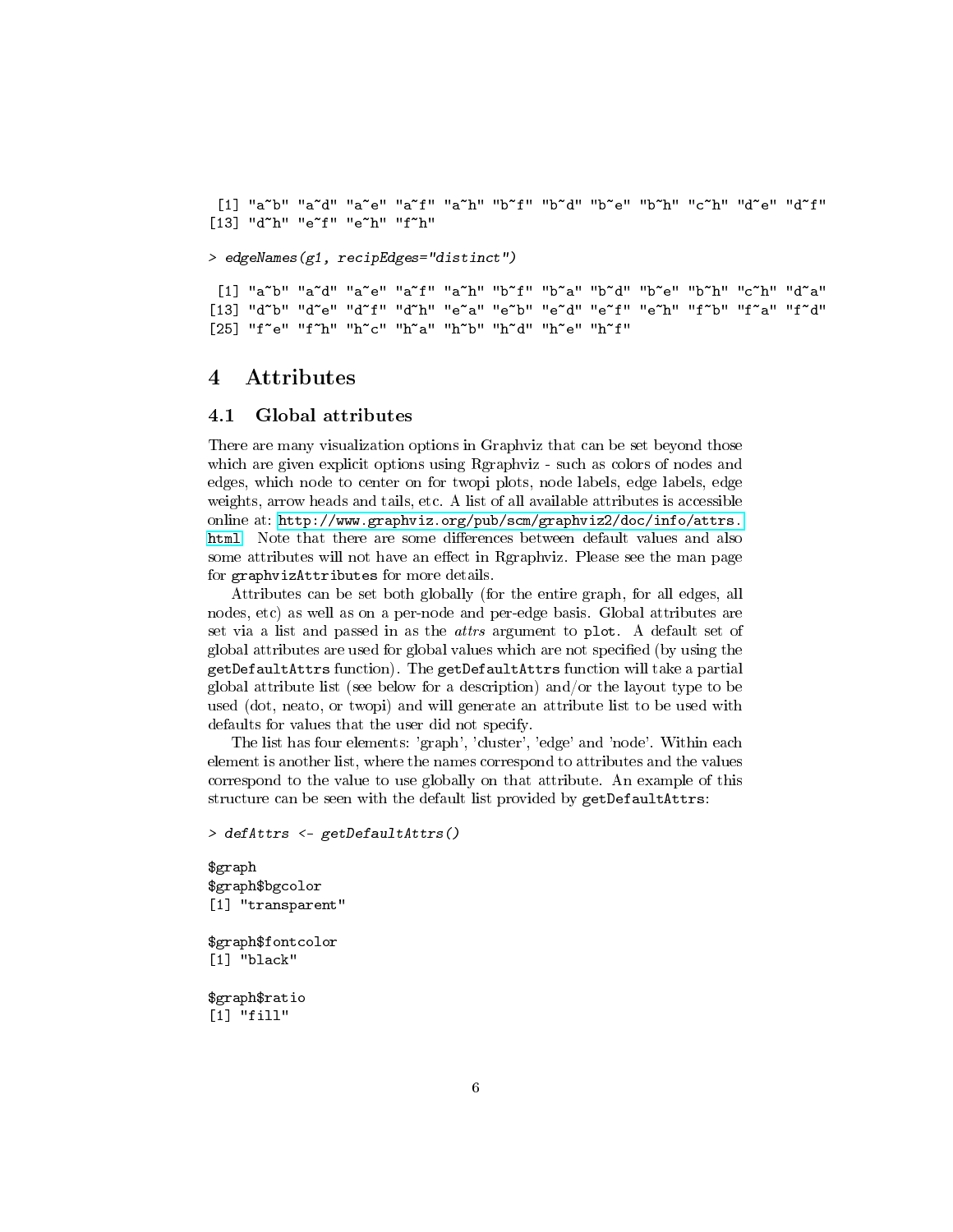\$graph\$overlap [1] "" \$graph\$splines [1] "TRUE" \$graph\$rank [1] "same" \$graph\$size [1] "6.99,6.99" \$graph\$rankdir  $\begin{bmatrix} 1 \end{bmatrix}$  "TB" \$cluster \$cluster\$bgcolor [1] "transparent" \$cluster\$color [1] "black" \$cluster\$rank [1] "same" \$node \$node\$shape [1] "circle" \$node\$fixedsize [1] TRUE \$node\$fillcolor [1] "transparent" \$node\$label [1] "\\N" \$node\$color [1] "black"

\$node\$fontcolor [1] "black"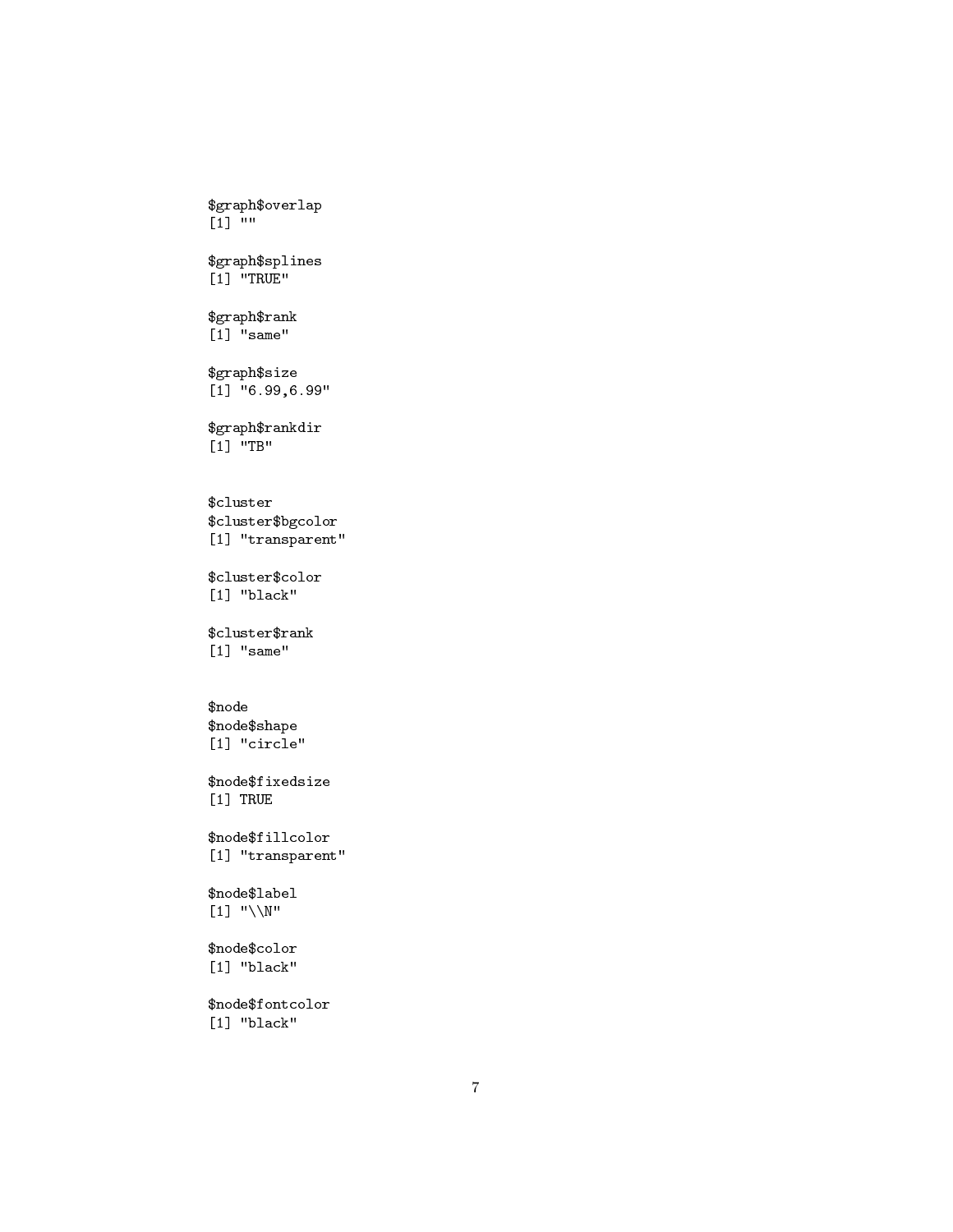```
[1] "14"
$node$height
[1] "0.5"
$node$width
[1] "0.75"
$edge
$edge$color
[1] "black"
$edge$dir
[1] "none"
$edge$weight
[1] "1.0"
$edge$label
[1]<sup>""</sup>
$edge$fontcolor
[1] "black"
$edge$arrowhead
[1] "none"
$edge$arrowtail
[1] "none"
$edge$fontsize
[1] "14"
$edge$labelfontsize
[1] "11"
$edge$arrowsize
[1] "1"
$edge$headport
[1] "center"
$edge$layer
[1] ""
```
\$node\$fontsize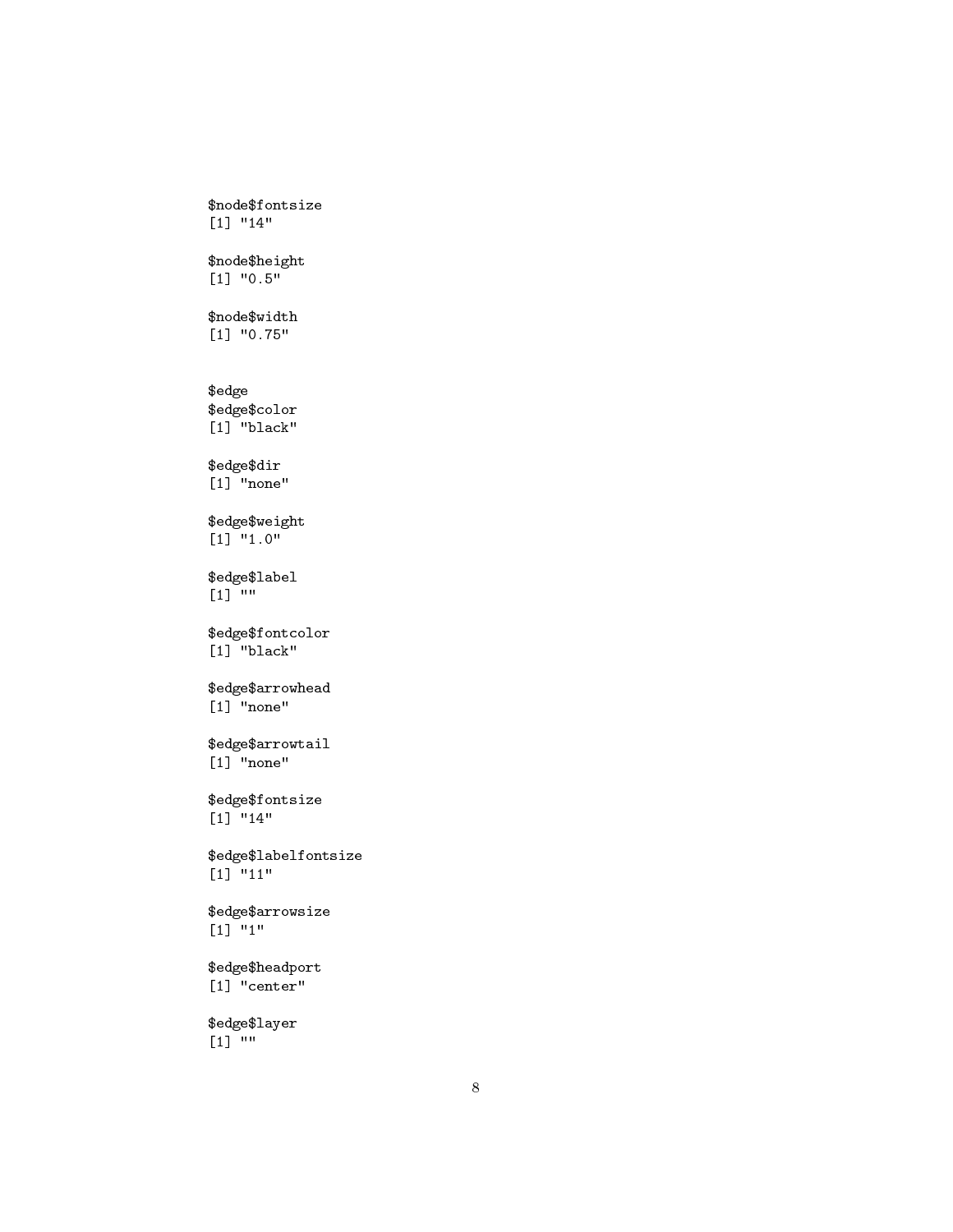```
$edge$style
[1] "solid"
$edge$minlen
[1] "1"
```
To manually set some attributes, but not others, pass in a list with the specific attributes that you desire. In the following example (see Figure [5,](#page-8-1) we set two attributes (label and fillcolor for nodes, one for edges (color) and one for the graph itself (rankdir). We could also have called getDefaultAttrs with the same list that we are passing as the attrs argument, but there is no need here.

```
> plot(g1, attrs=list(node=list(label="foo", fillcolor="lightgreen"),
            edge=list(color="cyan"),
+ graph=list(rankdir="LR")))
```


<span id="page-8-1"></span>Figure 5:  $g1$  laid out with user-defined attrs.

### <span id="page-8-0"></span>4.2 Per node attributes

Users can also set attributes per-node and per-edge. In this case, if an attribute is defined for a particular node then that node uses the specified attribute and the rest of the nodes use the global default. Note that any attribute that is set on a per-node or per-edge basis must have a default set globally, due to the way that Graphviz sets attributes. Both the per-node and per-edge attributes are set in the same basic manner - the attributes are set using a list where the names of the elements are the attributes, and each element contains a named vector. The names of this vector correspond to either node names or edge names, and the values of the vector are the values to set the attribute to for that node or edge. The following sections will demonstrate how to set per-node and per-edge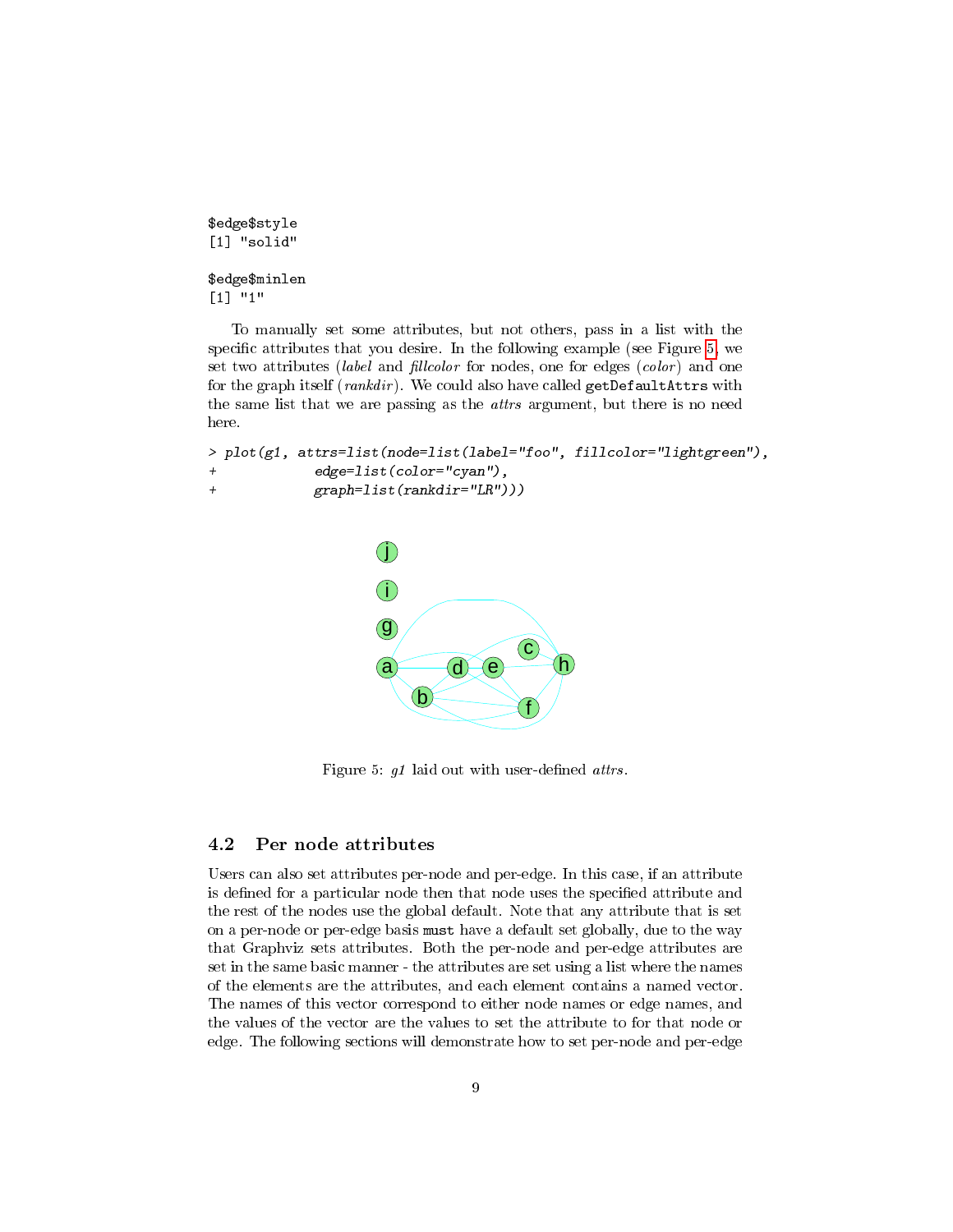attributes for commonly desired tasks. For these we will use two lists nAttrs and eAttrs.

> nAttrs <- list()  $>$  eAttrs  $\le$  list()

## <span id="page-9-0"></span>4.3 Node labels

By default, nodes use the node name as their label and edges do not have a label. However, both can have custom labels supplied via attributes.

```
> z <- strsplit(packageDescription("Rgraphviz")$Description, " ")[[1]]
> z \leftarrow z[1:numNodes(g1)]> names(z) = nodes(g1)
> nAttrs$label <- z
> eAttrs$label <- c("a~h"="Label 1", "c~h"="Label 2")
> attrs <- list(node=list(shape="ellipse", fixedsize=FALSE))
> plot(g1, nodeAttrs=nAttrs, edgeAttrs=eAttrs, attrs=attrs)
```


<span id="page-9-1"></span>Figure 6:  $g1$  laid out with user-defined node and edge labels.

The result is shown in Figure [6.](#page-9-1)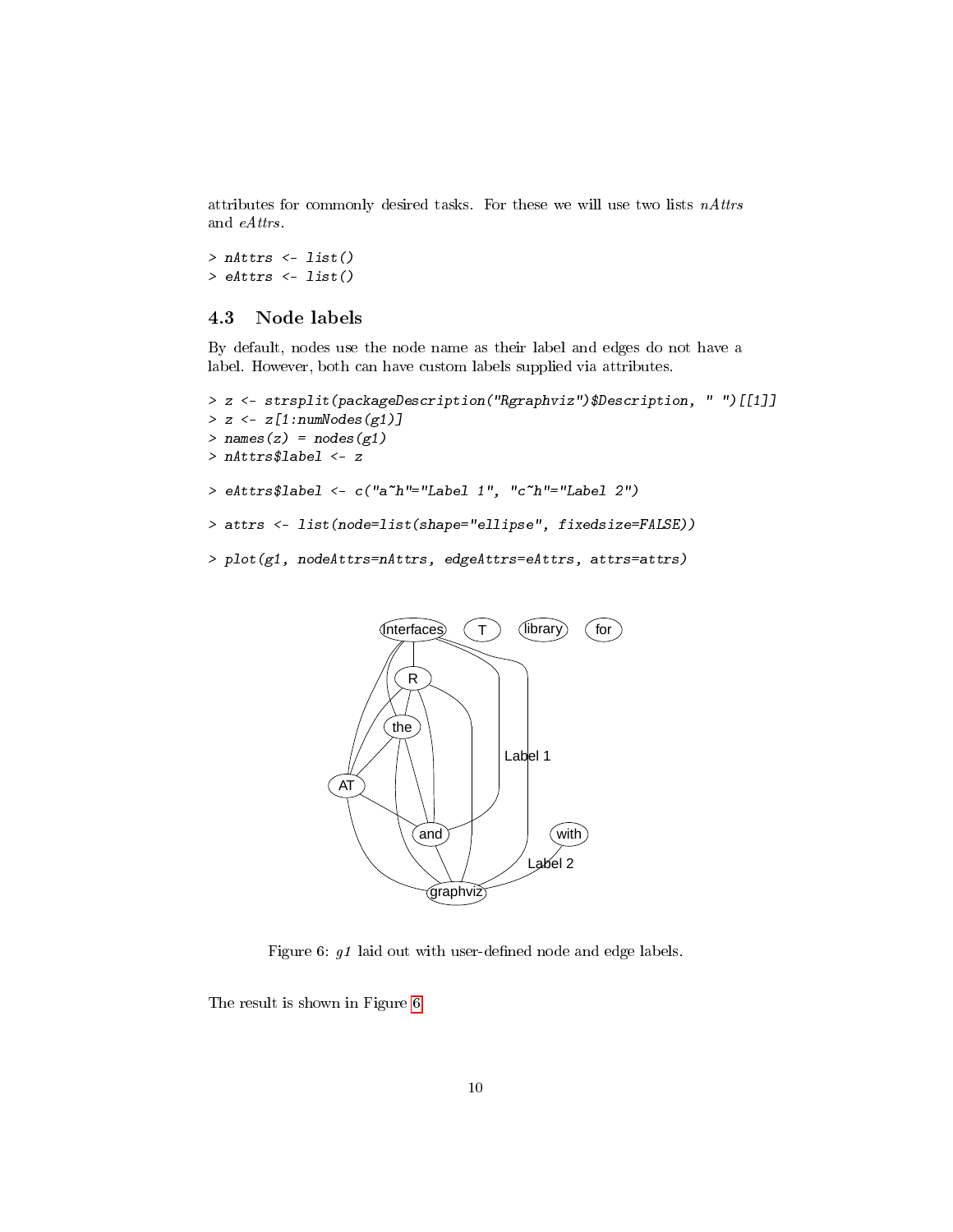### <span id="page-10-0"></span>4.4 Using edge weights for labels

A common desire for edge weights is to use the edge weights for the edge labels. This can be done with just a couple of extra steps. First we will get the edge weights, and unlist them, to provide them in vector format. Then, first we will determine which of those to remove (this step is only necessary if recipEdges is set to TRUE, which is default behavior for both undirected and directed graphs) and remove those positions from our vector. Finally, we will get the set of edge names which will be used for plotting and bundle that into the appropriate structure for plotting.

Please note to take care with edge names. If  $recipEdges$  is set to *combined*, then only one of any pair of reciprocal edges will actually be used. Users should utilize the edgeNames method to be sure that they are setting attributes for the right edge names.

```
> ew <- as.character(unlist(edgeWeights(g1)))
> ew <- ew[setdiff(seq(along=ew), removedEdges(g1))]
> names(ew) <- edgeNames(g1)
> eAttrs$label <- ew
> ## FIXME (wh 17.6.06): This does not work - see bug report:
> ## attrs$edge$labelfontsize="27"
```

```
> plot(g1, nodeAttrs=nAttrs, edgeAttrs=eAttrs, attrs=attrs)
```


<span id="page-10-1"></span>Figure 7: g1 laid out with edge weights as edge labels.

The result is shown in Figure [7.](#page-10-1)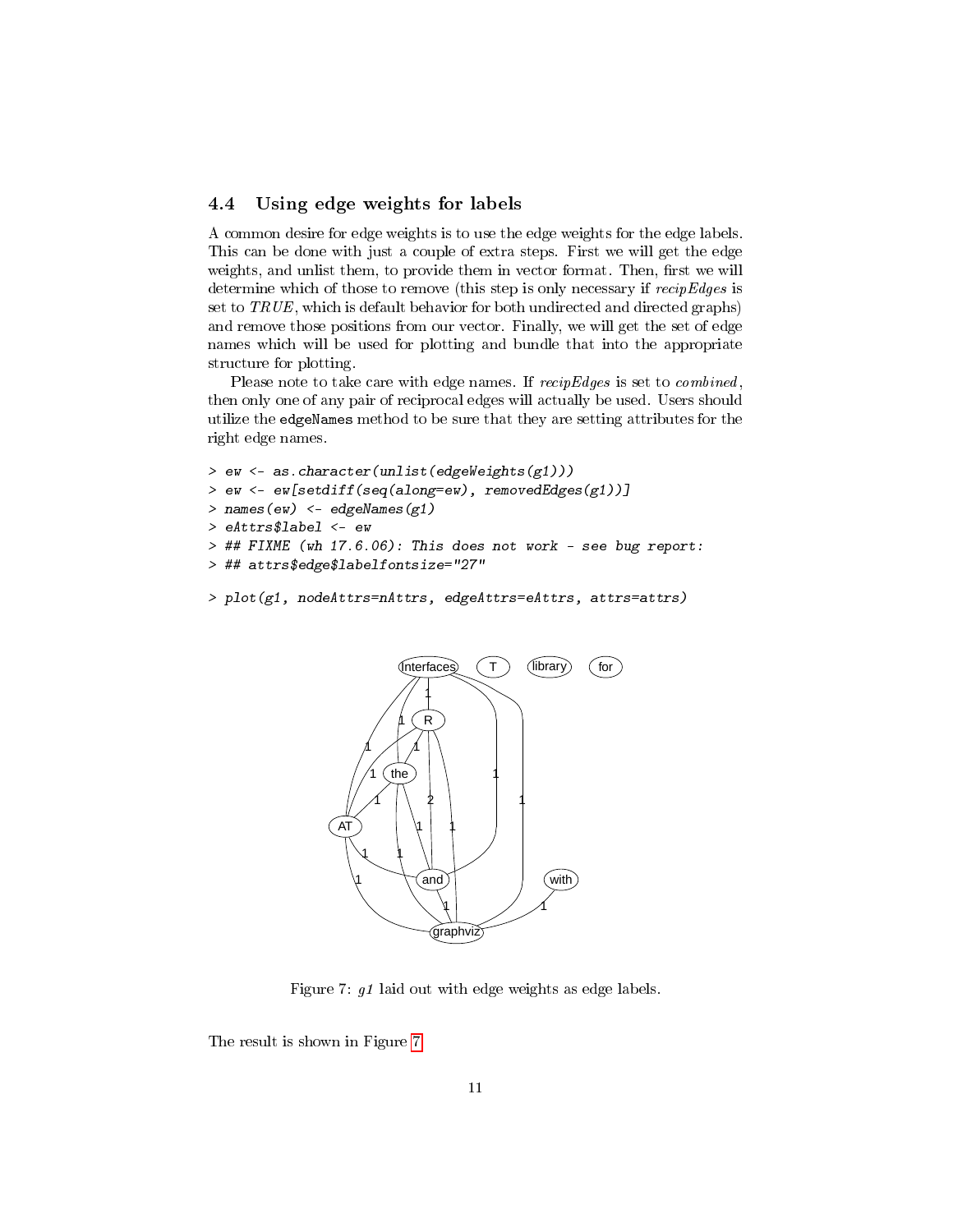### <span id="page-11-0"></span>4.5 Adding color

There are many areas where color can be specified to the plotted graph. Edges can be drawn in a non-default color, as can nodes. Nodes can also have a specific fillcolor defined, detailing what color the interior of the node should be. The color used for the labels can also be specified with the *fontcolor* attribute.

```
> ## Specify node drawing color
> nAttrs$color <- c(a="red", b="red", g="green", d="blue")
> ## Specify edge drawing color
> eAttrs$color <- c("a~d"="blue", "c~h"="purple")
> ## Specify node fill color
> nAttrs$fillcolor <- c(j="yellow")
> ## label color
> nAttrs$fontcolor <- c(e="green", f="red")
> eAttrs$fontcolor <- c("a~h"="green", "c~h"="brown")
> nAttrs
$label
         a b c de f
"Interfaces" "R" "with" "the" "AT" "and"
         g h i j
       "T" "graphviz" "library" "for\n"
$color
     a b g d
 "red" "red" "green" "blue"
$fillcolor
      j
"yellow"
$fontcolor
     e f
"green" "red"
> eAttrs
$label
a~b a~d a~e a~f a~h b~f b~d b~e b~h c~h d~e d~f d~h e~f e~h f~h
"1" "1" "1" "1" "1" "2" "1" "1" "1" "1" "1" "1" "1" "1" "1" "1"
$color
    \mathtt{a}^{\sim}\mathtt{d} c^h
 "blue" "purple"
$fontcolor
```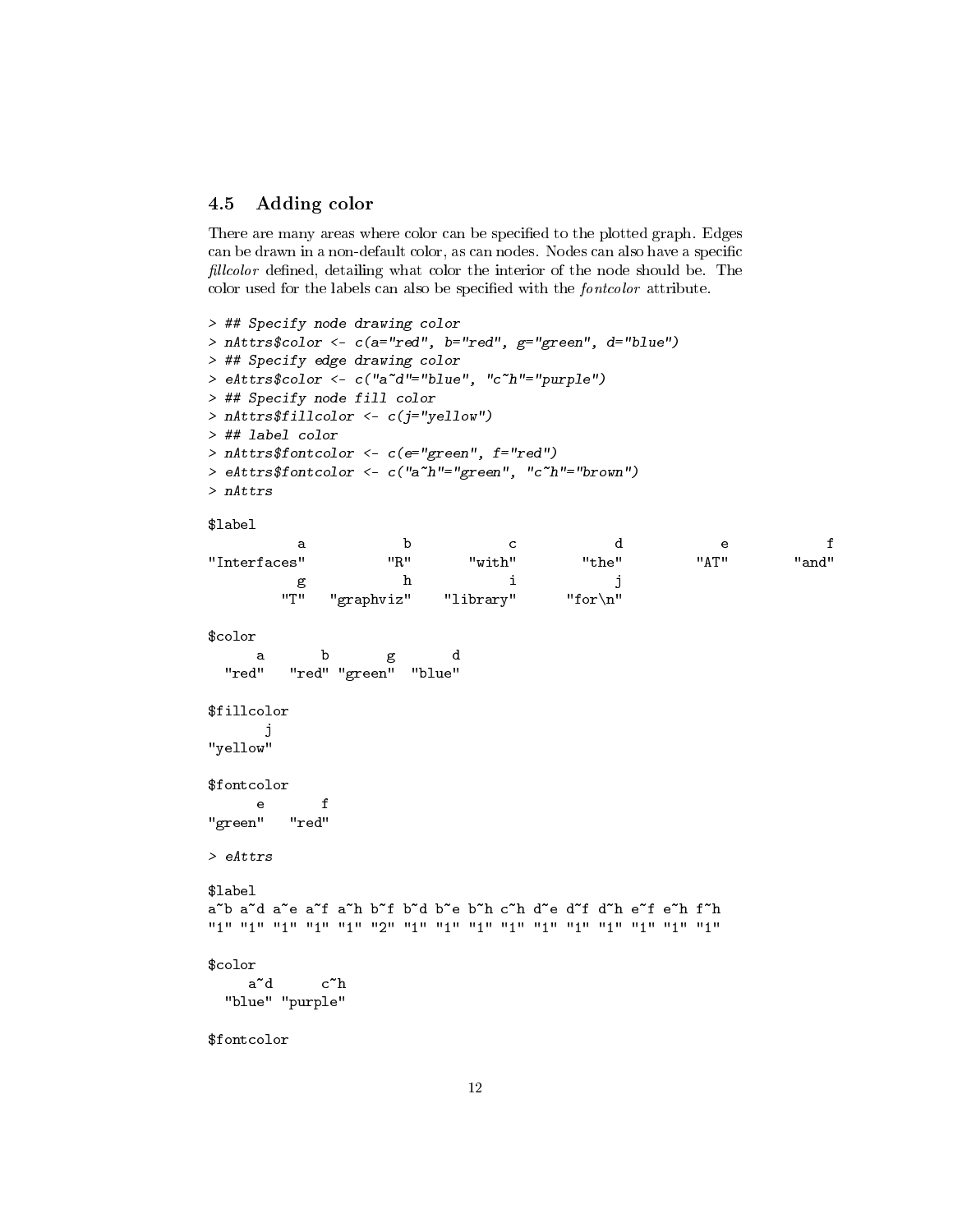```
a~h c~h
"green" "brown"
```
> plot(g1, nodeAttrs=nAttrs, attrs=attrs)



<span id="page-12-1"></span>Figure 8: g1 laid out with colors.

The result is shown in Figure [8.](#page-12-1)

#### <span id="page-12-0"></span>4.6 Node shapes

The Rgraphviz package allows you to specify different shapes for your nodes. Currently, the supported shapes are circle (the default), ellipse, plaintext and box. plaintext is simply a box that is not displayed for purposes of layout. As with previous attributes, the shape can be set globally or for specific nodes. Figure [9](#page-13-1) shows the graph of the previous example, with the default shape as ellipse and with two nodes specified as being  $box$ , one as a *circle* and one as a plaintext node:

```
> attrs$node$shape <- "ellipse"
> nAttrs$shape <- c(g="box", f="circle", j="box", a="plaintext")
> plot(g1, attrs=attrs, nodeAttrs=nAttrs)
```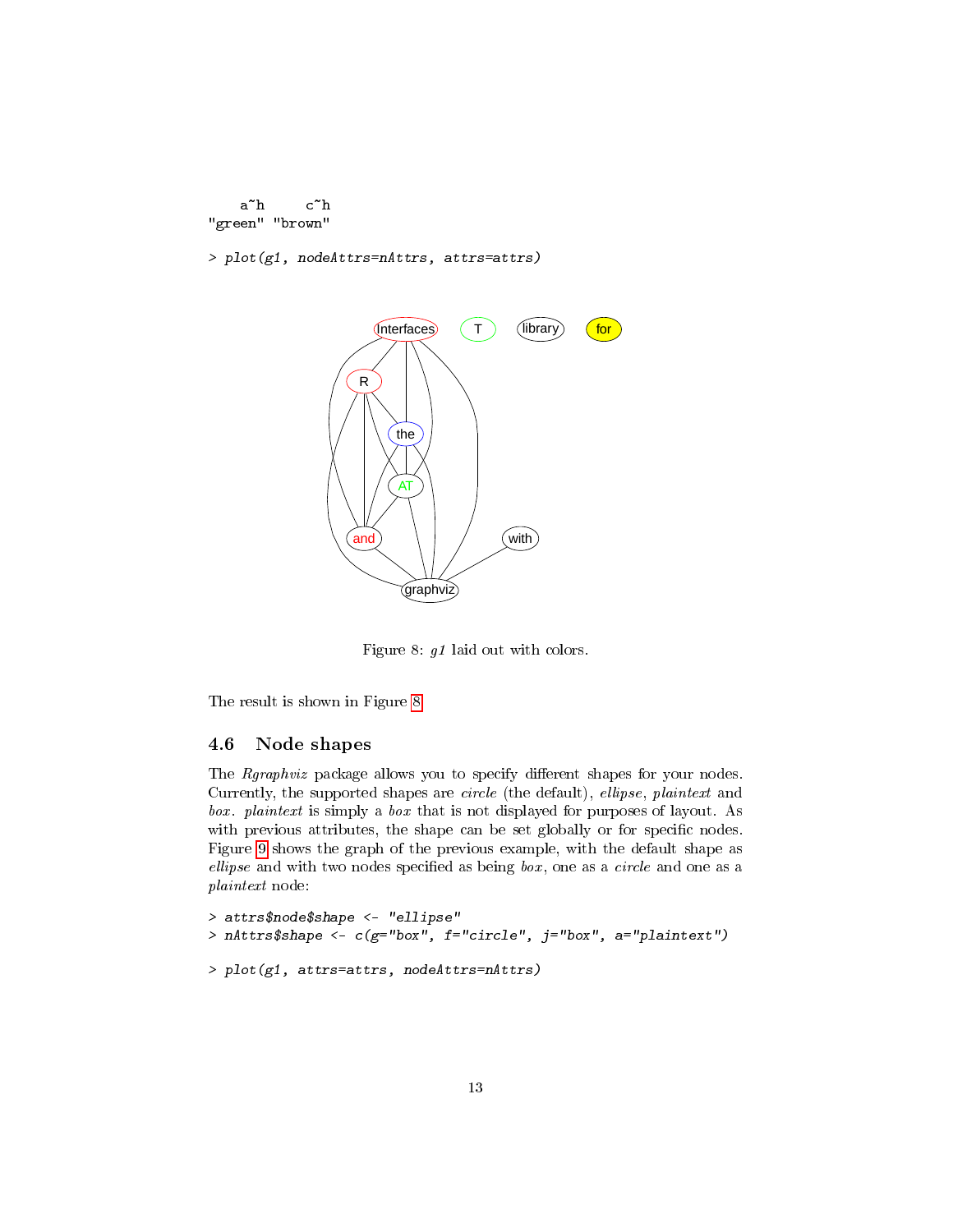

<span id="page-13-1"></span>Figure 9:  $g1$  laid out with user defined node shapes.

# <span id="page-13-0"></span>5 Layout, rendering and the function agopen

The calls to the plot that we have made above amount to two different processing steps, layout and rendering. In the layout step, Graphviz lays out the nodes and edges on a (virtual) 2D plotting surface. In the rendering step, a plot consisting of lines, shapes, and letters with particular line styles, colors, fonts, font size etc. is created.

By dissecting these steps and manually interfering, we can achieve finer control over the appearance of the rendered graph.

The functions buildNodeList and buildEdgeList generate a list of  $pNode$ and pEdge objects respectively. These are used to provide the information for the Graphviz layout, and by default they are generated automatically during the call to the plot function. By generating these manually before the layout, one can edit these objects and perform the layout with these edited lists. For example:

```
> nodes <- buildNodeList(g1)
> edges <- buildEdgeList(g1)
```
You can now see the contents of the first  $pNode$  and first  $pEdge$  objects in their respective lists.

```
> nodes[[1]]
An object of class "pNode"
```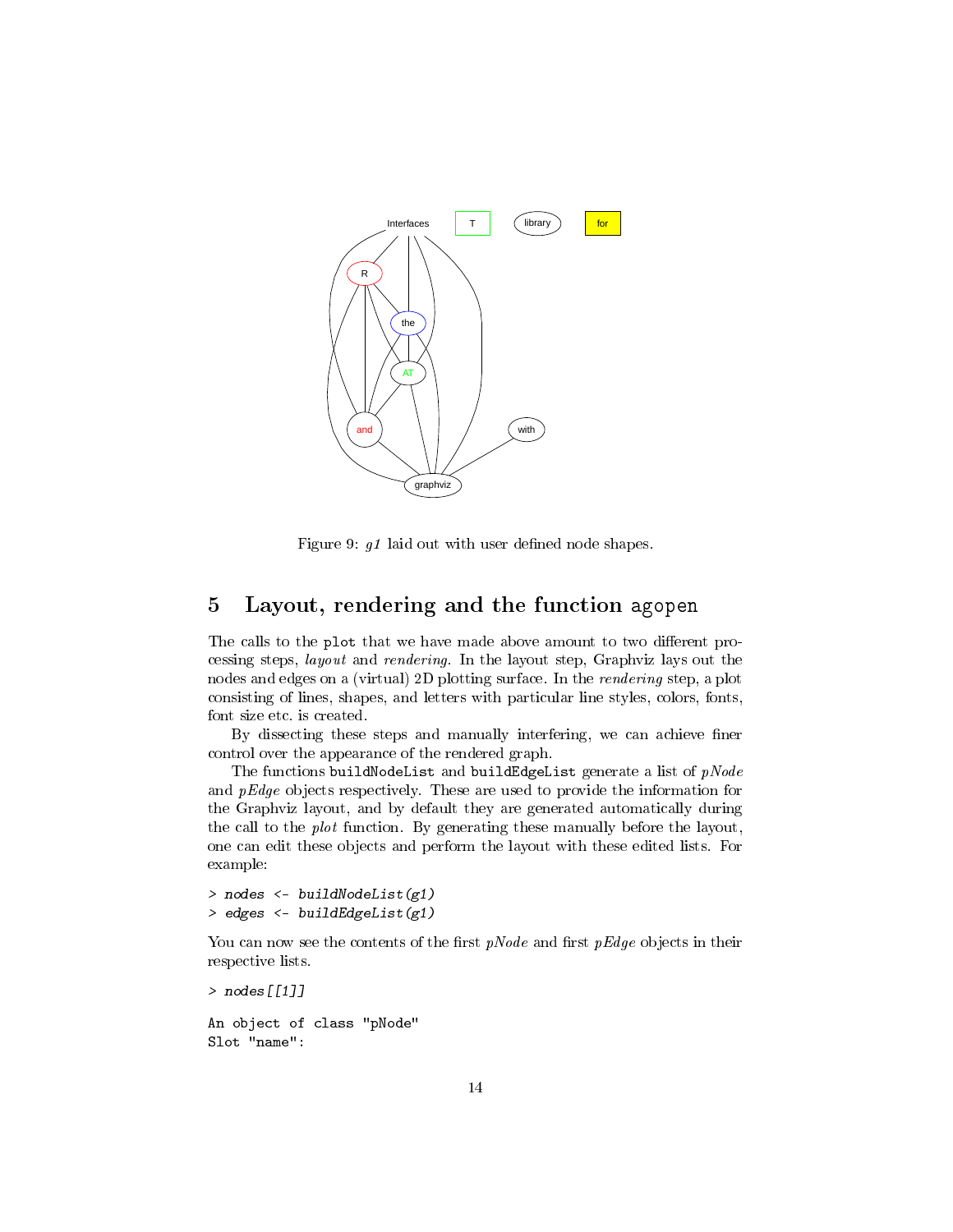```
[1] "a"
Slot "attrs":
$label
[1] "a"
Slot "subG":
[1] 0
> edges[[1]]
An object of class "pEdge"
Slot "from":
[1] "a"
Slot "to":
[1] "b"
Slot "attrs":
$arrowhead
[1] "none"
$weight
[1] "1"
$dir
[1] "none"
Slot "subG":
[1] 0
The functions buildNodeList and buildEdgeList can also use the attribute
lists constructed above.
> nodes <- buildNodeList(g1, nodeAttrs=nAttrs, defAttrs=defAttrs$node)
> edges <- buildEdgeList(g1, edgeAttrs=eAttrs, defAttrs=defAttrs$edge)
> nodes[[1]]
```

```
An object of class "pNode"
Slot "name":
[1] "a"
Slot "attrs":
$label
[1] "Interfaces"
```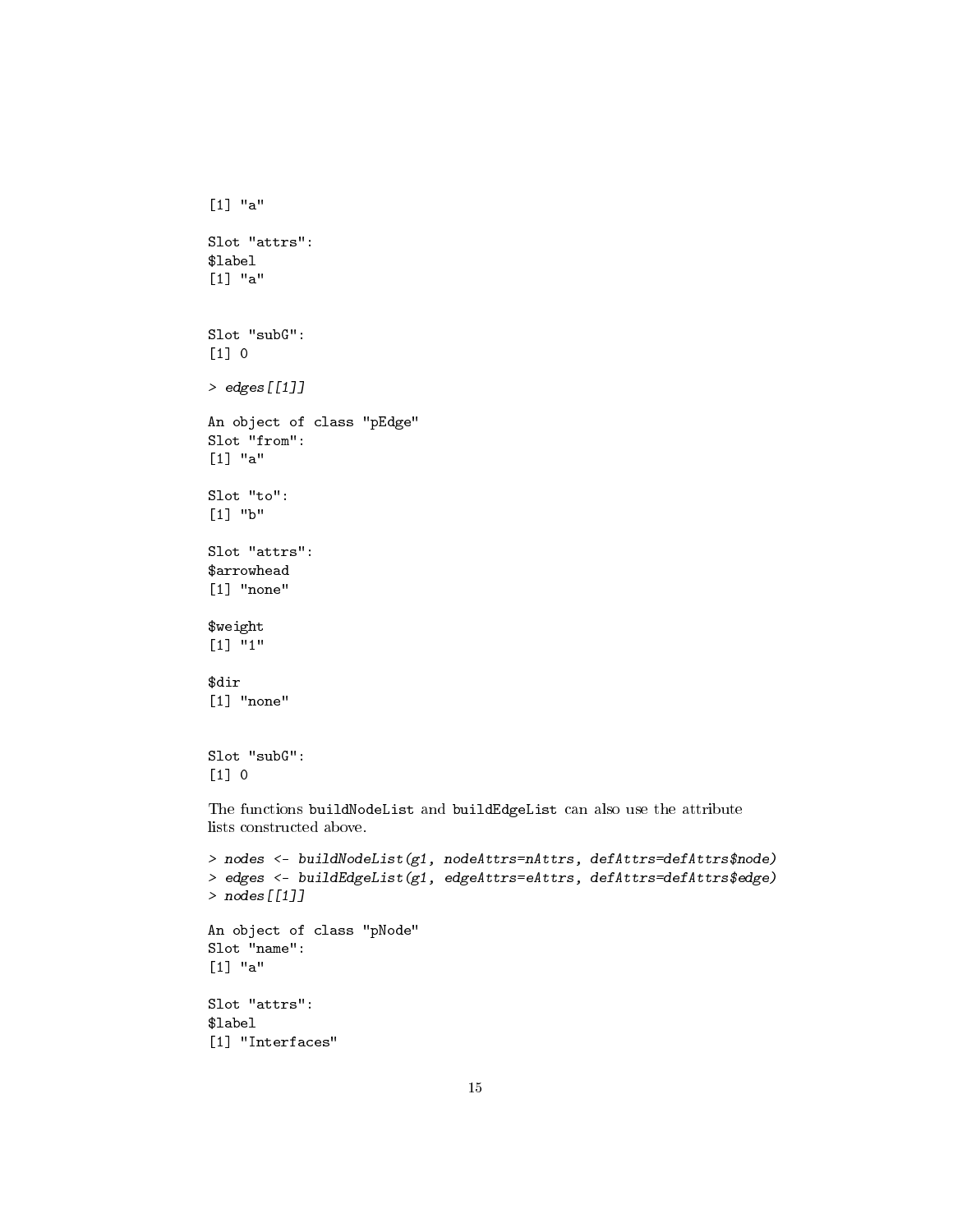```
$color
[1] "red"
$fillcolor
[1] "transparent"
$fontcolor
[1] "black"
$shape
[1] "plaintext"
Slot "subG":
[1] 0
> edges[[1]]
An object of class "pEdge"
Slot "from":
[1] "a"
Slot "to":
[1] "b"
Slot "attrs":
$arrowhead
[1] "none"
$weight
[1] "1"
$dir
[1] "none"
$label
[1] "1"
$color
[1] "black"
$fontcolor
[1] "black"
```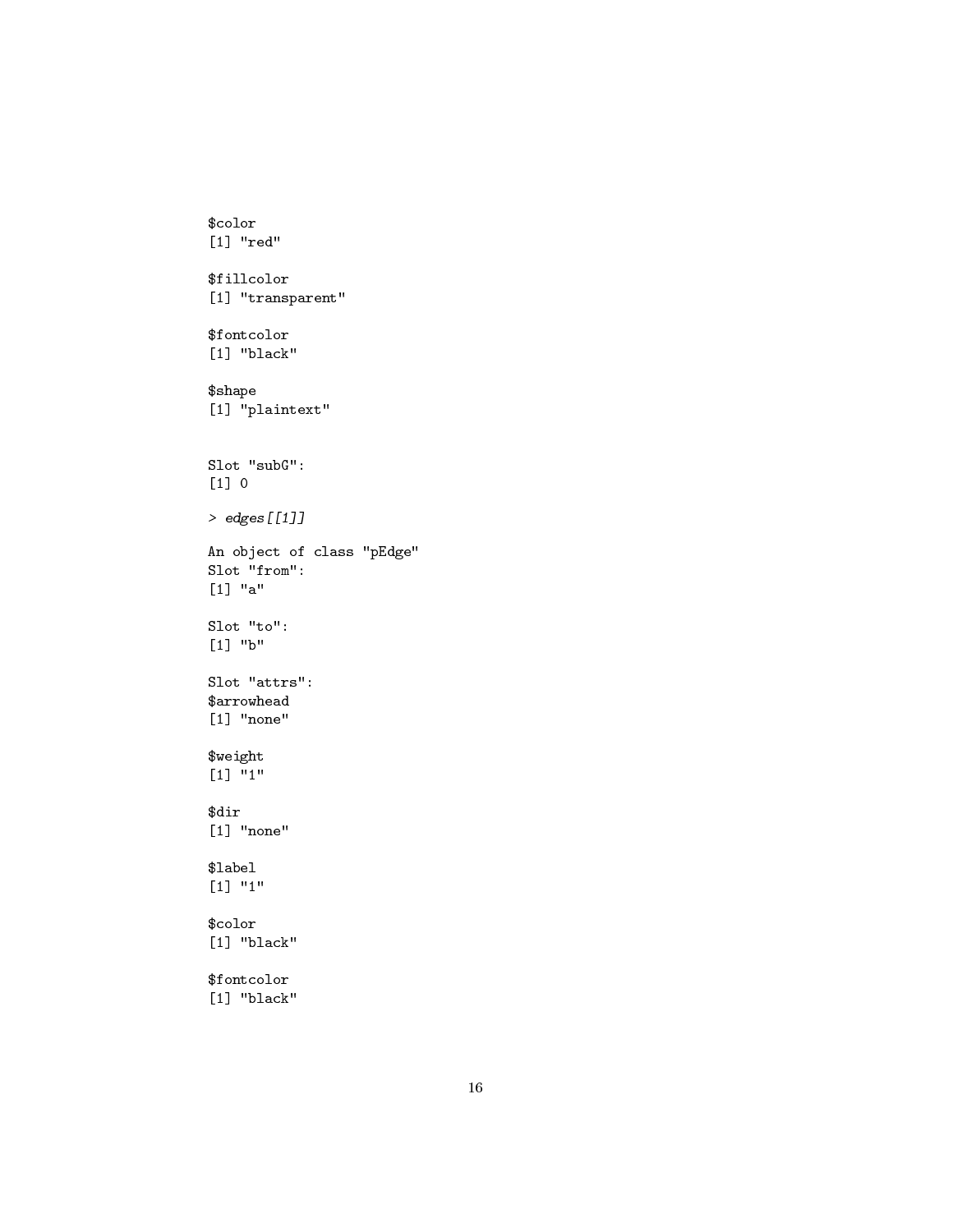Slot "subG": [1] 0

Note the difference between the objects in the second example as compared with the first.

We can add arrowheads to the a e and a h edges

```
> for(j in c("a<sup>~</sup>e", "a<sup>~</sup>h"))
+ edges[[j]]@attrs$arrowhead <- "open"
```
While visually indicating direction, these will have no bearing on the layout itself as Graphviz views these edges as undirected.

Now we can plot this graph (see Figure [10\)](#page-16-0):

```
> vv <- agopen(name="foo", nodes=nodes, edges=edges, attrs=attrs,
+ edgeMode="undirected")
> plot(vv)
```


<span id="page-16-0"></span>Figure 10: g1 laid out via nodes and edge lists.

Next we use a different graph, one of the graphs in the  $graphExamples$  dataset in the graph package and provide another demonstration of working with attributes to customize your plot.

```
> data(graphExamples)
> z <- graphExamples[[8]]
> nNodes <- length(nodes(z))
> nA \leftarrow list()
```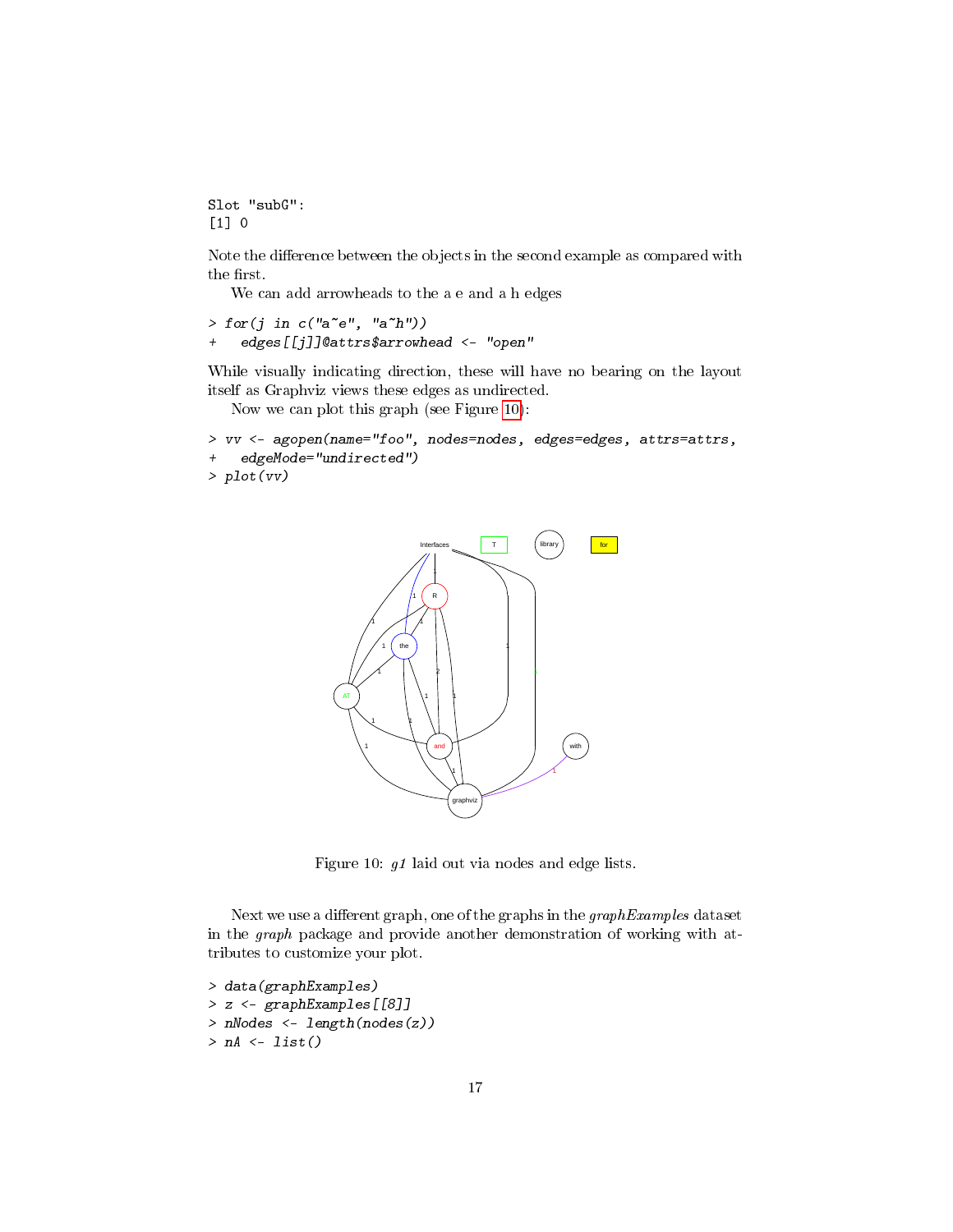```
> nA$fixedSize<-rep(FALSE, nNodes)
> nA$height <- nA$width <- rep("1", nNodes)
> nA$label <- rep("z", nNodes)
> nA$color <- rep("green", nNodes)
> nA$fillcolor <- rep("orange", nNodes)
> nA$shape <- rep("circle", nNodes)
> nA$fontcolor <- rep("blue", nNodes)
> nA$fontsize <- rep(14, nNodes)
> nA <- lapply(nA, function(x) { names(x) <- nodes(z); x})
```

```
> plot(z, nodeAttrs=nA)
```


Figure 11: Customized layout of graph z .

# <span id="page-17-0"></span>6 Customized node plots

The Rgraphviz package provides for customized drawing of nodes. Customized nodes must have one of the standard node shapes, but are able to provide for richer information inside.

To do this, lay out the graph using the shape desired, then, when plotting the laid out graph, use the  $drawNode$  argument to plot to define how the nodes are drawn. This argument can be either of length one (in which case all nodes are drawn with that same function) or a list of length equal to the number of nodes in the graph (in which case the first element of the list is used to draw the first node, etc). To work correctly, the function will take four arguments: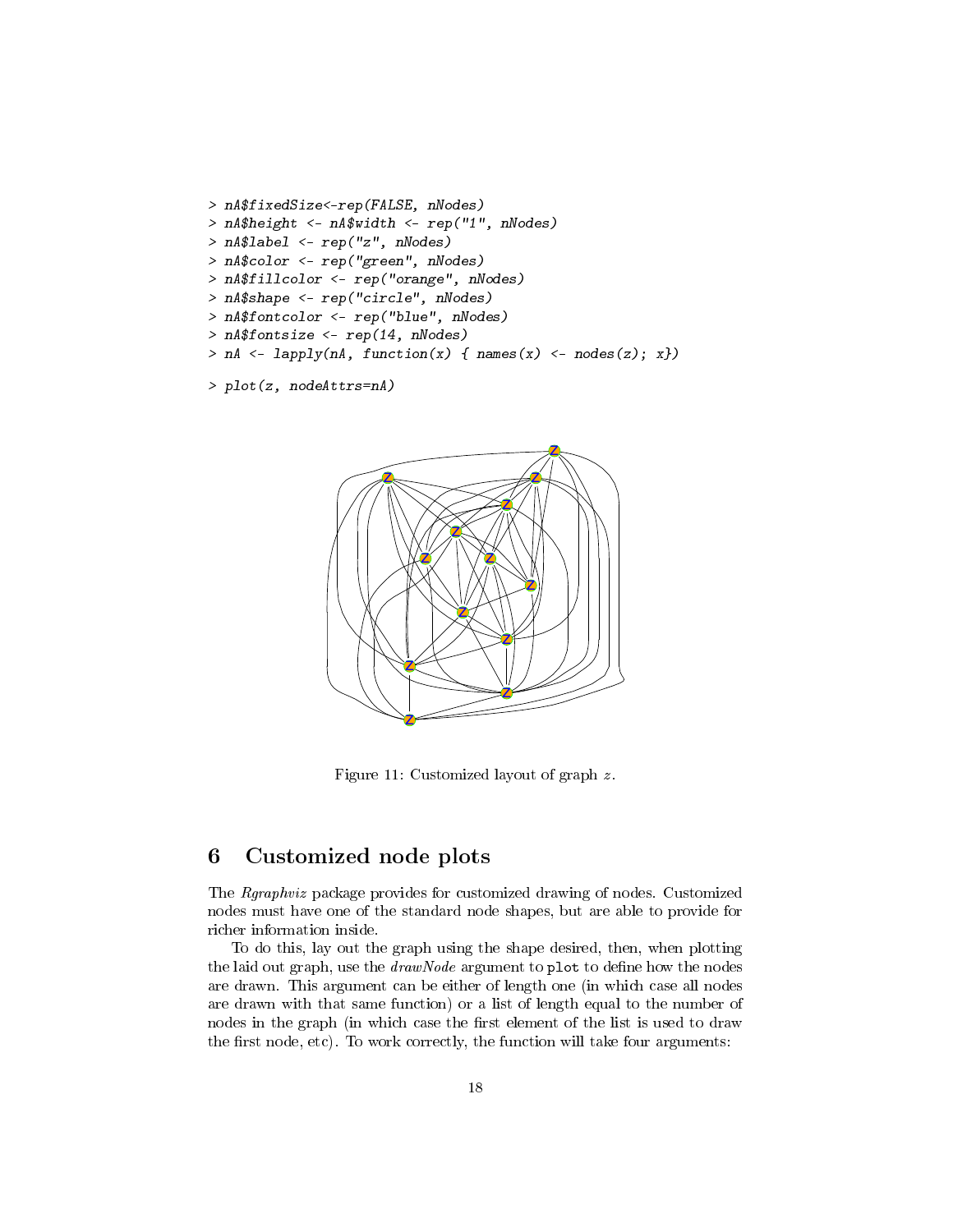- node is an object of class AgNode describing the node's location and other information
- $ur$  is of class  $XYPoint$  and describes the upper right hand point of the bounding box (the lower left is 0,0)
- attrs is a node attribute list as discussed in Section [4.](#page-5-0) It can be used for post-layout attribute changes to override values that were used for the layout.
- $radConv$  is used by *Rgraphviz* to convert Graphviz units to R plotting units. This argument will probably not need to be used a custom drawing function, but does need to exist.

A custom drawing function is free to ignore these arguments, but the argument must exist in the function signature.

The default function for node drawing on all nodes is drawAgNode, and users who want to supply their own node drawing function are encouraged to inspect this function as a template.

If one wants to use a custom function for some nodes but the standard function for others, the list passed in to drawNode can have the custom functions in the elements corresponding to those nodes desired to have special display and drawAgNode in the elements corresponding to the nodes where standard display is desired.

One function included with the *Rgraphviz* package that can be used for such alternate node drawing is pieGlyph. This allows users to put arbitrary pie charts in as circular nodes.

```
> set.seed(123)
> counts = matrix(rexp(numNodes(g1)*4), ncol=4)
> g1layout <- agopen(g1, name="foo")
> makeNodeDrawFunction <- function(x) {
   force(x)+ function(node, ur, attrs, radConv) {
     nc <- getNodeCenter(node)
+ pieGlyph(x,
+ xpos=getX(nc),
+ ypos=getY(nc),
+ radius=getNodeRW(node),
+ col=rainbow(4))
     text(getX(nc), getY(nc), paste(signif(sum(x), 2)),+ cex=0.5, col="white", font=2)
+ }
+ }
> drawFuns <- apply(counts, 1, makeNodeDrawFunction)
> plot(g1layout, drawNode=drawFuns, main="Example Pie Chart Plot")
The result is shown in Figure 12.
```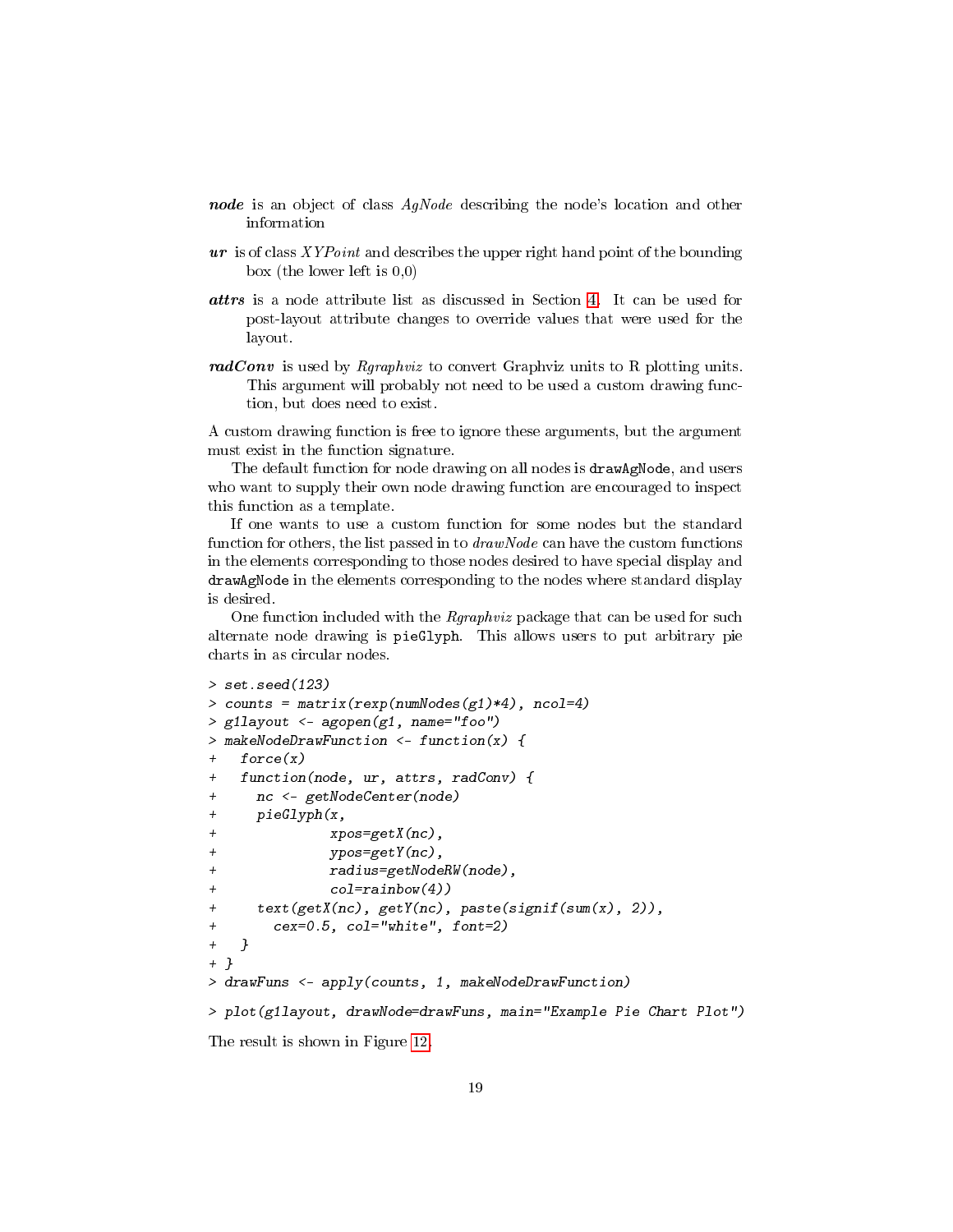

<span id="page-19-2"></span>Figure 12: g1 with pie charts as nodes.

# <span id="page-19-0"></span>7 Special types of graphs

Up to this point, we have only been working with objects of class graphNEL, but the other subclasses of the virtual class graph (such as  $distGraph$  and clus $terGraph$ ) will work as well, provided that they support the nodes and edgeL methods.

In this section, we demonstrate a few examples. Users should not notice a difference in the interface, but this will provide some visual examples as to how these types of graphs will appear.

### <span id="page-19-1"></span>7.1 Cluster graphs

For our first set of examples, we create an object of class  $clusterGraph$  and then plot it using all three layout methods:

```
> cG <- new("clusterGraph", clusters=list(a=c(1:10), b=c(11:13),
+ c=c(14:20), d=c(21, 22))A graph with undirected edges
Number of Nodes = 22
Number of Edges = 70
```
In Figure [13](#page-20-1) we show  $cG$  laid out using three different algorithms.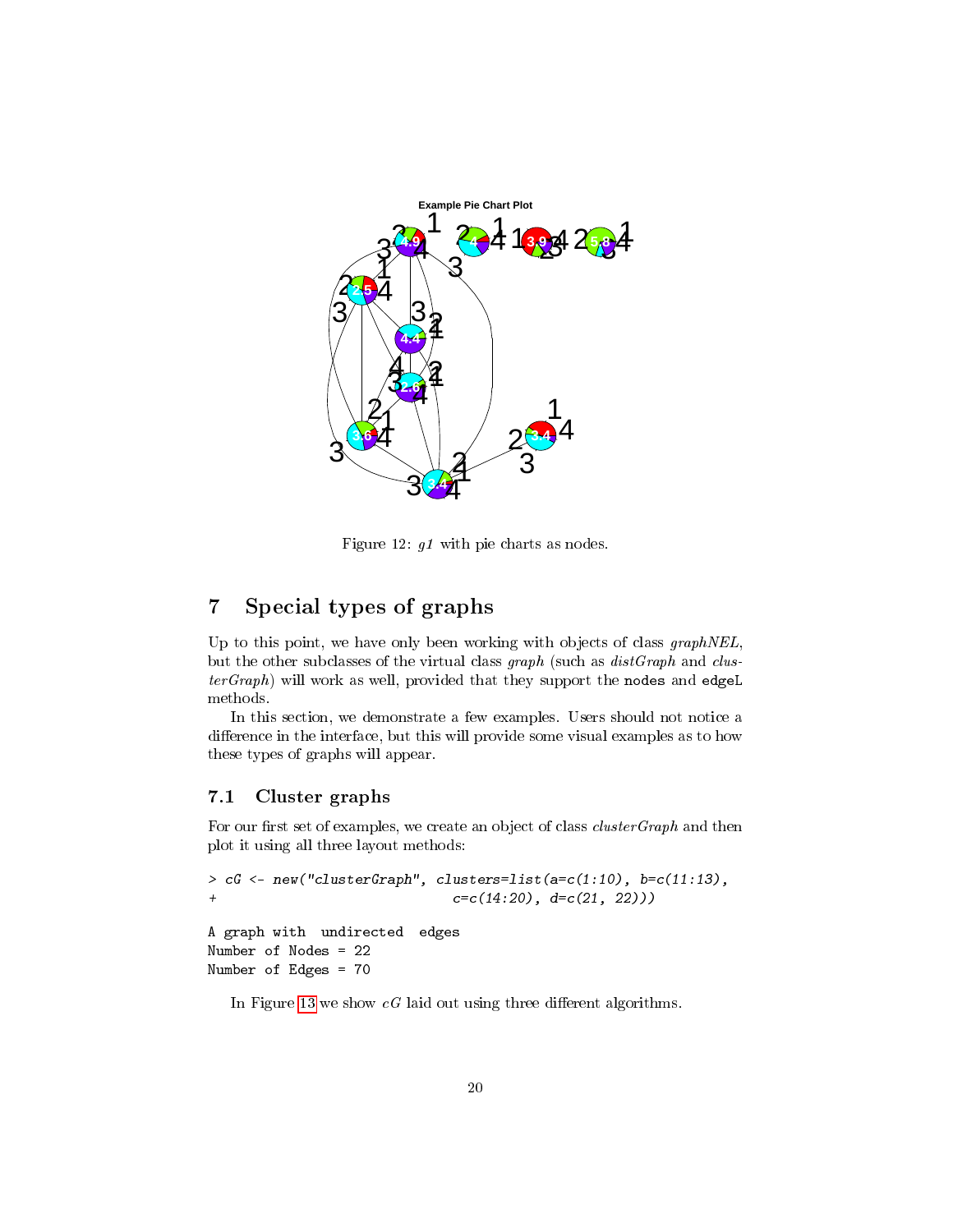

<span id="page-20-1"></span>Figure 13: A cluster graph laid out using the three layout algorithms.

### <span id="page-20-0"></span>7.2 Bipartite graphs

We provide a simple example of laying out a bipartite graph. There are two types of nodes, and edges go only from one type to the other. We first construct the bipartite graph.

```
> set.seed(123)
> nodes1 <- paste(0:7)
> nodes2 <- letters[1:10]
> ft <- cbind(sample(nodes1, 24, replace=TRUE),
              sample(nodes2, 24, replace=TRUE))
> ft <- ft[!duplicated(apply(ft, 1, paste, collapse="")),]
> g <- ftM2graphNEL(ft, edgemode='directed')
> gA graphNEL graph with directed edges
Number of Nodes = 18
Number of Edges = 20
```
Next we set up the node attributes and create subgraphs so that we can better control the layout. We want to have color for the nodes, and we want to lay the graph out from left to right, rather than vertically.

```
> twocolors <- c("#D9EF8B", "#E0F3F8")
> nodeType <- 1 + (nodes(g) %in% nodes1)> nA = makeNodeAttrs(g, fillcolor=twocolors[nodeType])
> sg1 = subGraph(nodes1, g)
> sgL = list(list(graph=sg1, cluster = FALSE, attrs = c(rank="sink"))> att = list(graph = list(rankdir = "LR", rank = ""))
```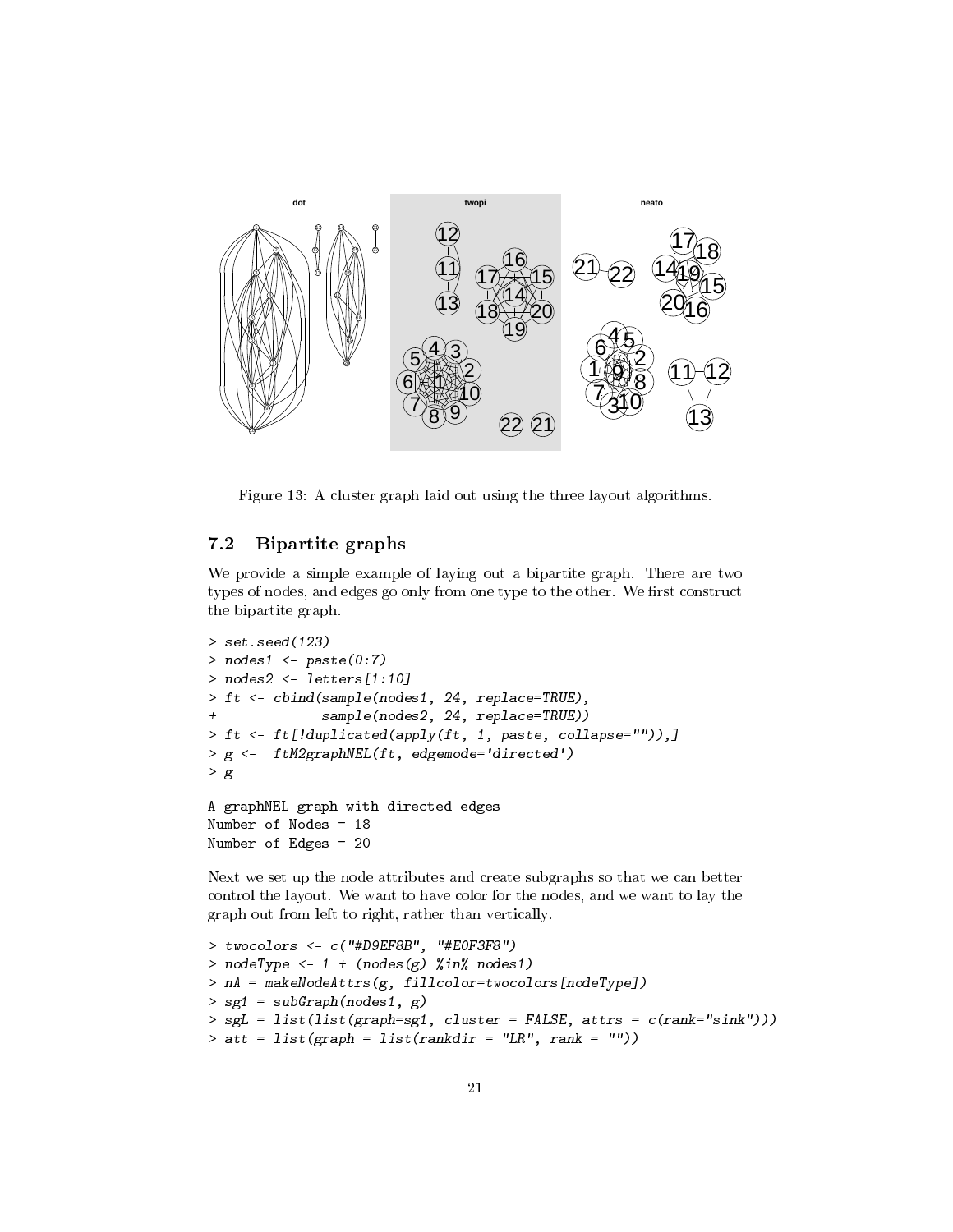Finally, in Figure [14](#page-21-2) we plot the bipartite graph.

 $> plot(g, attrs = att, nodeAttrs = nA, subGList = sgL)$ 



<span id="page-21-2"></span>Figure 14: A bipartite graph.

# <span id="page-21-0"></span>8 NEW Another workflow to plot a graph

Another workflow in doing layout, rendering is as following:  $(1)$  convert a graph in graph class to Ragraph class,  $(2)$  set its default attributes for graph, cluster(s), nodes and edges, (3) set attributes for individual cluster, node(s) and/or edge(s), (4) layout it with desired algorithm, (5) render it to desired media.

Repeat steps  $(3)$ ,  $(4)$  and/or  $(5)$  as needed.

#### <span id="page-21-1"></span>8.1 Convert a graph to Ragraph class

We prepare a graph with two subgraphs: graphExample-01.gxl.gz and graphExample-11.gxl.gz from package graph. We specify the 1st one is NOT a cluster, while the 2nd one is.

Just as in graphviz, Rgraphviz treats a cluster as a special subgraph, its nodes are layed out and drawn together and within a bounding rectangel.

```
> library("graph")
> g1_gz <- gzfile(system.file("GXL/graphExample-01.gxl.gz",package="graph"), open="rb")
> g11_gz <- gzfile(system.file("GXL/graphExample-11.gxl.gz",package="graph"), open="rb")
> g1 \leftarrow from GXL(g1_gz)> g11 \leftarrow from GXL(g11_gz)
```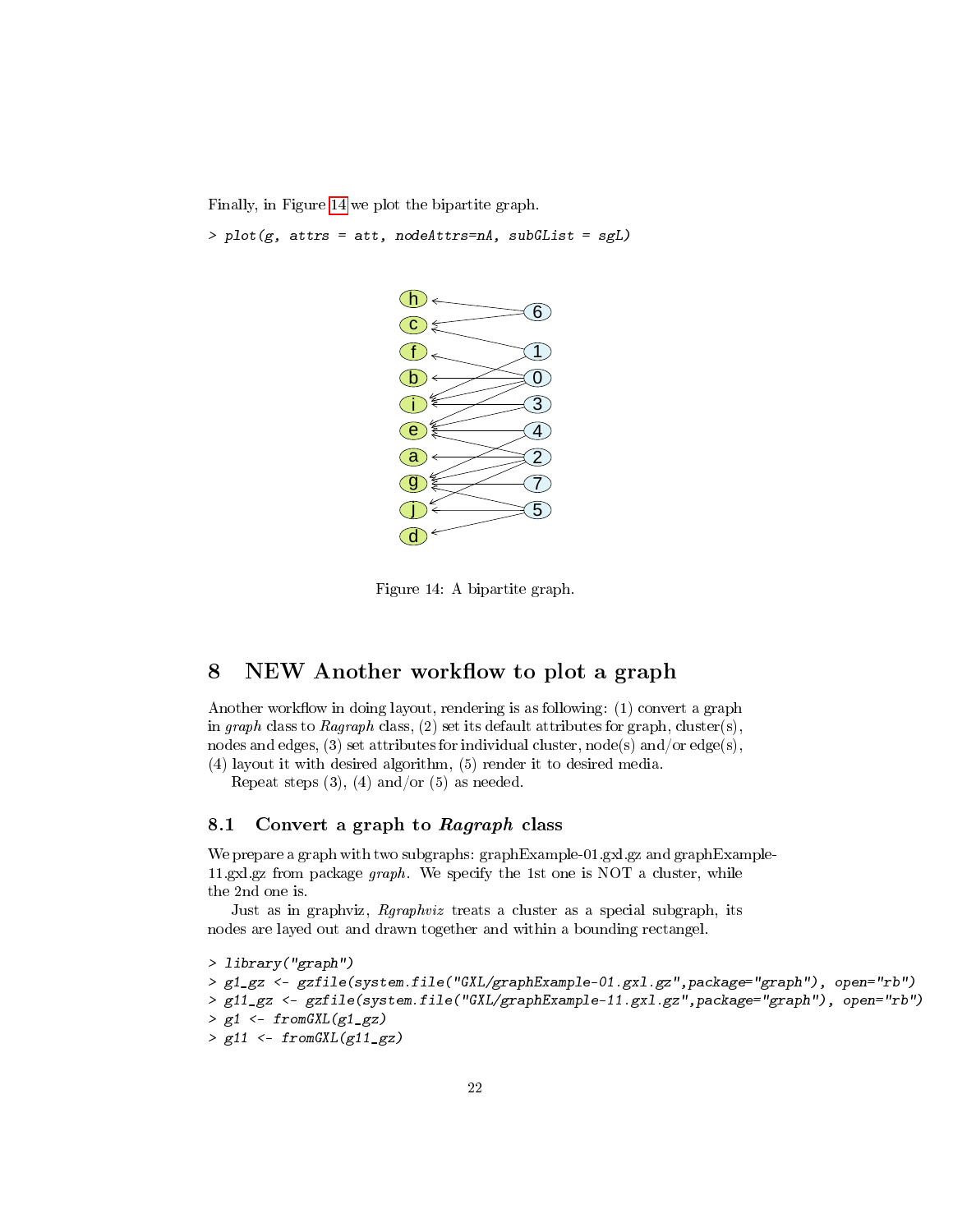```
> g1_11 < -join(g1, g11)> sgl <- vector(mode="list", length=2)
> sgl[[1]] <- list(graph=g1, cluster=FALSE)
> sgl[[2]] <- list(graph=g11, cluster=TRUE)
> ng <- agopenSimple(g1_11, "tmpsg", subGList=sgl)
```
Note: this instance of Ragraph class from agopenSimple contains less content than that you obtain from calling agopen: it maintains a pointer for access to graphviz; after setting various attributes and doing layout, other entries are filled in for drawing only.

The following work flow works well for an instance of  $Ragraph$  class obtained from agopen as well.

### <span id="page-22-0"></span>8.2 Get default attributes

There are default attributes associated with a graph, a cluster (a subgraph), nodes and edges. You can find out what they are as follows:

After you explicitly set one or more default attributes, you'll see the default attributes.

If you like the notation from package graph better, the following codes accomplish the same:

```
> graphDataDefaults(ng)
```

```
[,1] [,2]> nodeDataDefaults(ng)
           attr name attr value
node attr 1 "label" "\\N"
> edgeDataDefaults(ng)
           attr name attr value
edge attr 1 "key" ""
edge attr 2 "tailport" ""
edge attr 3 "headport" ""
```
#### <span id="page-22-1"></span>8.3 Set default attributes

If you want to set default attributes yourself, you could call functions like following:

```
> graphDataDefaults(ng, c("size", "bgcolor")) <- c("1", "yellow")
```
> nodeDataDefaults(ng, c("fontcolor", "width")) <- c("blue", 0.5)

```
> edgeDataDefaults(ng, c("color", "style")) <- c("green", "dotted")
```
As shown in the examples, you can specify multiple attributes and their corresponding values in one call. R's circular rule applies.

Currently, only the 1st call to set default attributes has effects. Subsequent calls yield no effect.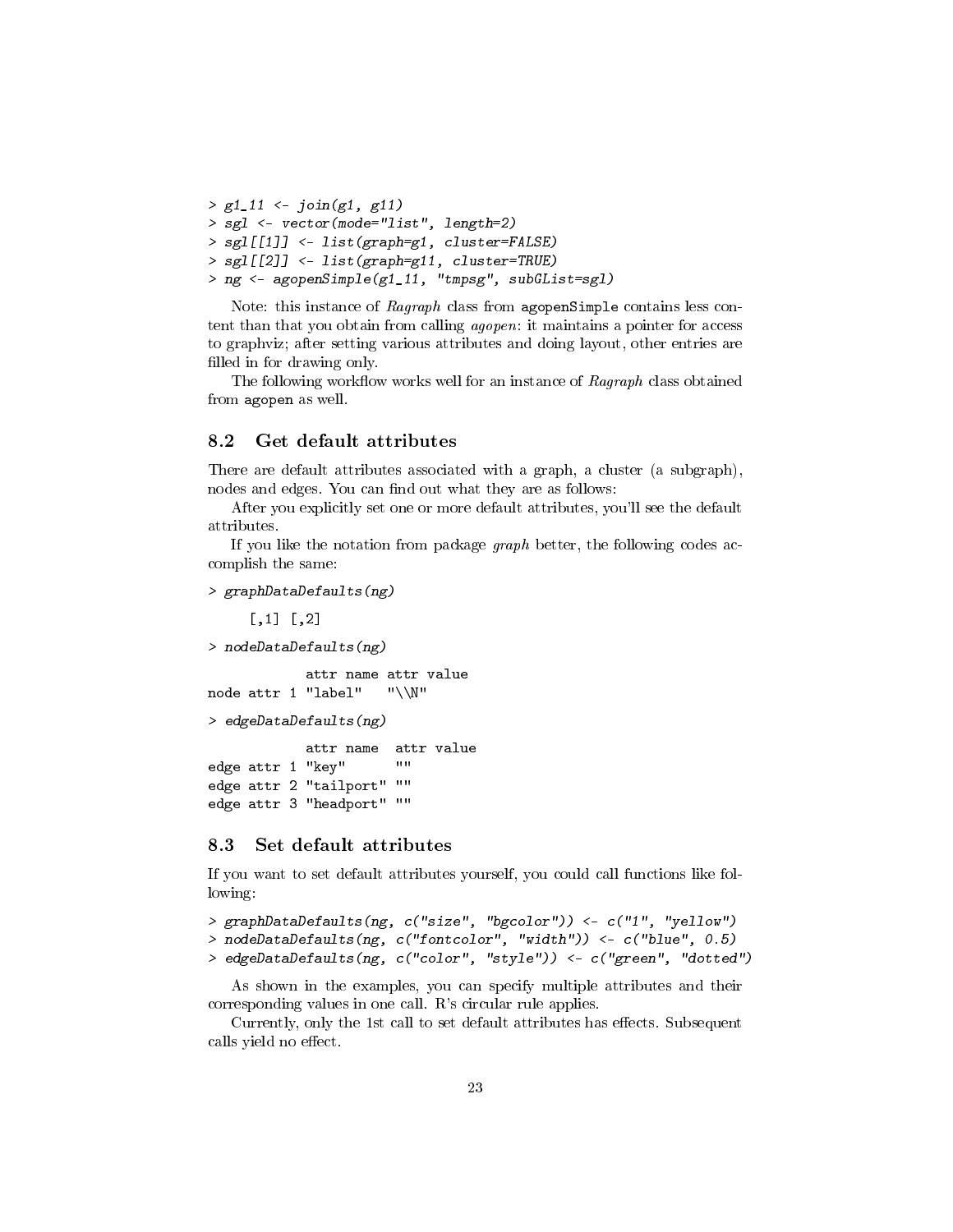### <span id="page-23-0"></span>8.4 Get attributes

You could set attributes for individual elements:  $graph$ ,  $cluster(s)$ ,  $node(s)$  and edge(s). As R's circular rule applies, you could get multiple attributes to multiple elements in one call.

The package *graph* like notations are:

```
> graphData(ng, "bgcolor")
bgcolor
"yellow"
> nodeData(ng, "a", c("fontcolor", "width"))
    a a
"blue" "0.5"
> edgeData(ng, "f", "h", c("color", "arrowhead"))
   f~h f~h
"green" NA
>
```
The return value, "default graph, node, cluster, node attr val 1", indicates that the attribute is NOT defined.

The return value, "default graph, node, cluster, node attr val 2", indicates that the attribute is NOT set for this object, the software will use default instead.

#### <span id="page-23-1"></span>8.5 Set attributes

Likewise, you can set attributes for each element:  $graph$ ,  $cluster(s)$ ,  $node(s)$  and edge(s). R's circular rule applies to element(s), attribute name(s) and attribute value(s).

A note on default value(s): default value could be set once and only once at this time. Only the first call has effect.

```
> graphData(ng, "bgcolor") <- "orange"
> clusterData(ng, 2, "bgcolor") <- "red"
> nodeData(ng, "a", c("fontcolor", "width")) <- c("red", "0.8")
> edgeData(ng, "f", "h", c("color", "style")) <- c("blue", "solid")
```
You can set as many attributes as you like.

Not every rendering software honors all the attributes, even for those provided by graphviz. Different attributes could have different impact in layout: some affect layout and drawing, such as node shapes, font size; others affect only drawing, such as fill color, font color.

Some attribute seem only take effect for certain layout, for instance, bgcolor for cluster shows the effect when layout is "dot", but not for "circo".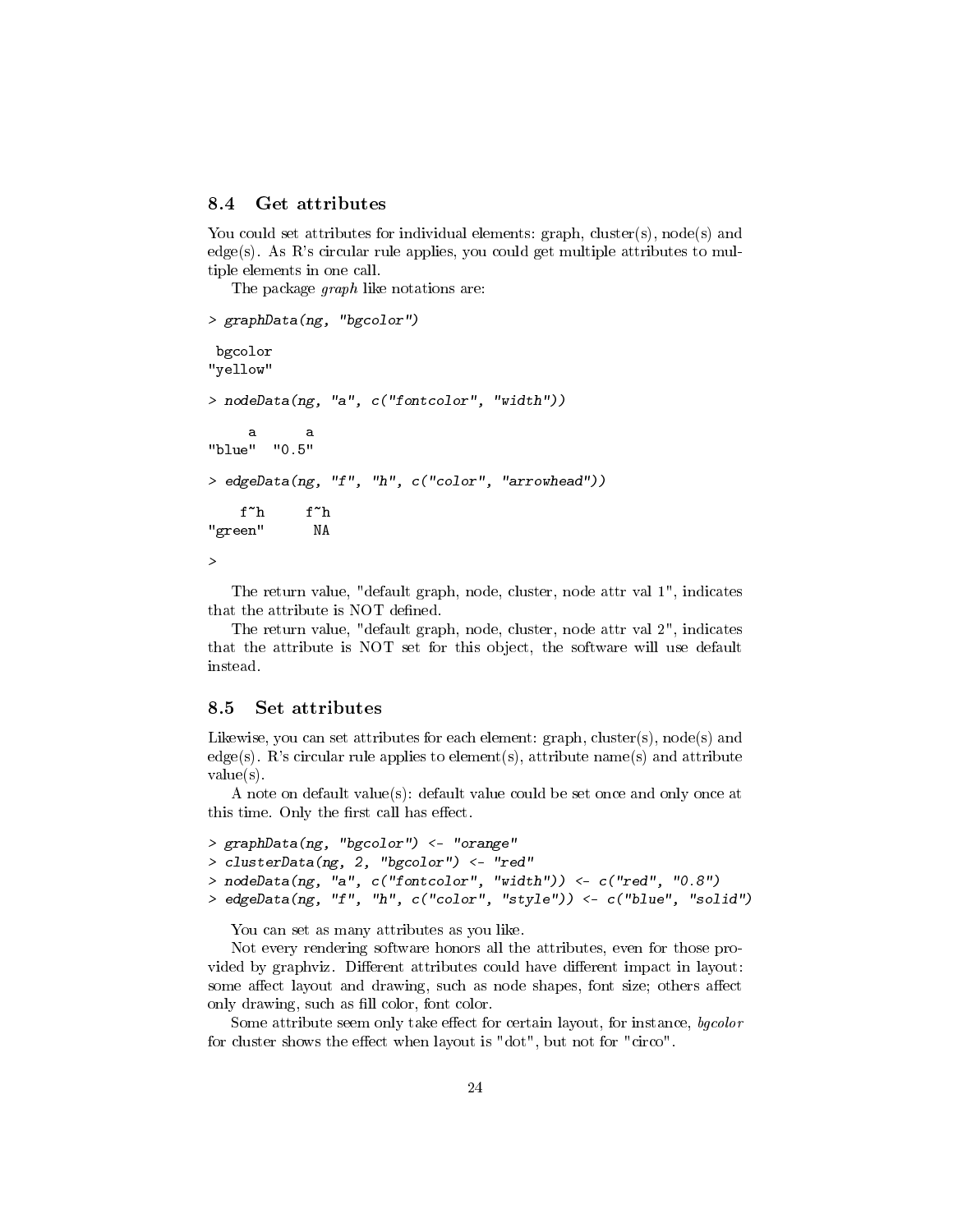#### <span id="page-24-0"></span>8.6 Layout and render the graph in various formats

To do the layout and render the results, there are two main output channels:  $(1)$  interactive output, and  $(2)$  file output which you could use various viewers to view the results.

To plot a graph interactively, simply do:

> plot(ng, "neato")

> plot(ng, "circo")

Currently, interactive output only honors a small number of attributes, mainly those from *buildNodelist* and *buildEdgeList*.

To do layout and then output to a file, you can do:

```
> toFile(ng, layoutType="dot", filename="test_dot.svg", fileType="svg")
```
NULL

```
> toFile(ng, layoutType="circo", filename="test_circo.ps", fileType="ps")
NULL
```
> toFile(ng, layoutType="twopi", filename="test\_twopi.dot", fileType="dot")

NULL

These examples use various renderer provided by graphviz, which honor a lot more attributes. You can look into graphviz doc to find out more, for instance, node shapes, color schemes, line types/sizes, etc.

You need corresponding viewers installed to be able to view the output files.

# <span id="page-24-1"></span>9 Tooltips and hyperlinks on graphs

This section is for advanced users. It gives an example for how the imageMap function of the Rgraphviz package can be used to create clickable graph renderings with drill-down capability.

First, we load an example graph

> data("integrinMediatedCellAdhesion")

In the next code chunk, we create a set of plots, one for each node. Here they are just meaningless "dummy" plots, but of course in your application these could be showing real data, corresponding to the nodes.

```
> outdir=tempdir()
> nd = nodes(IMCAGraph)> plotFiles = paste(seq(along=nd), 'png', sep='.')
> for(i in seq(along=nd)) {
   png(file.path(outdir, plotFiles[i]), width=400, height=600)
+ plot(cumsum(rnorm(100)), type='l', col='blue', lwd=2, main=nd[i])
    dev.off()+ }
```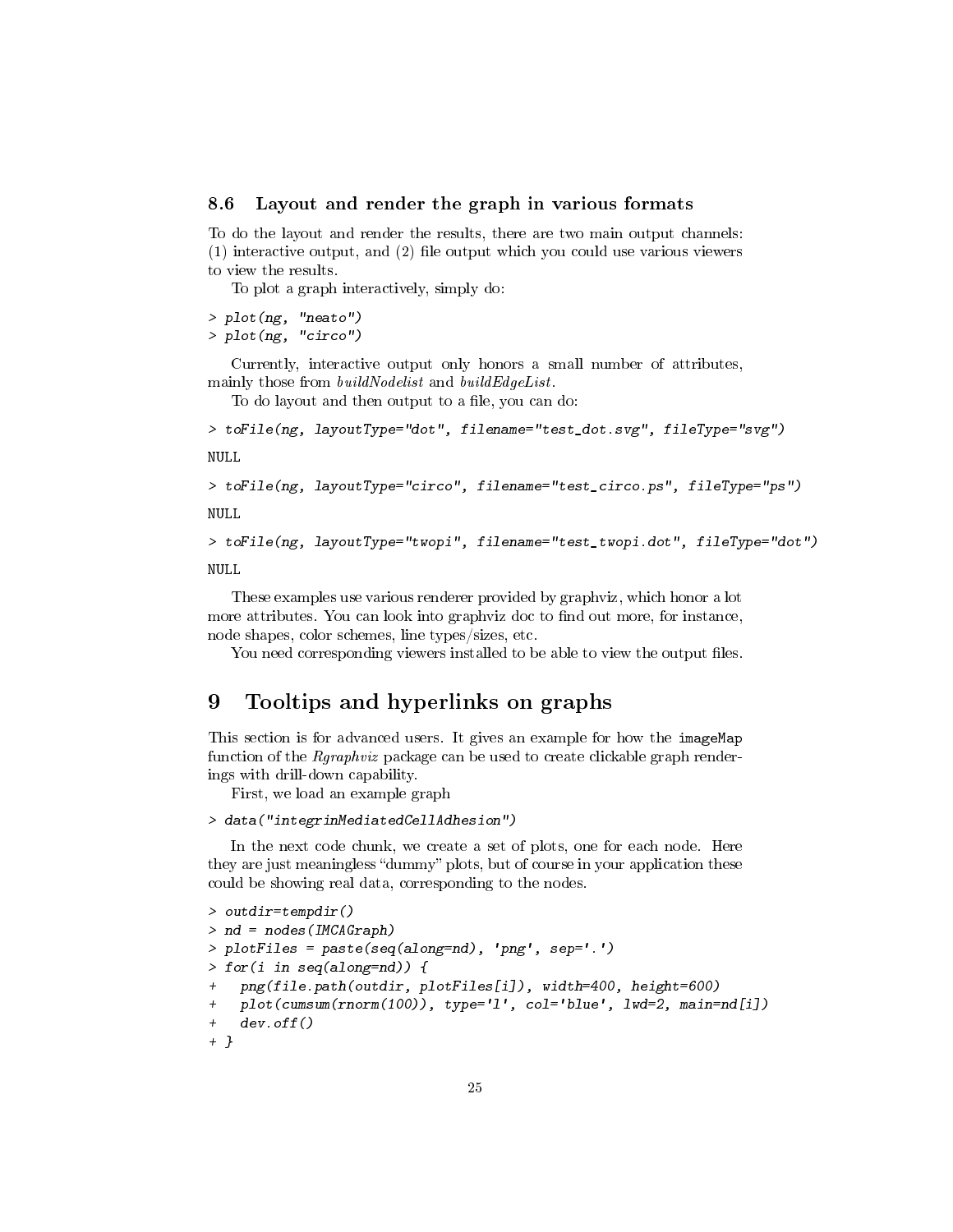Now we create a HTML page that consists of two parts, so-called frames, one to hold the graph plot, one for the per-node data plots that we generated above.

```
> fhtml = file.path(outdir, "index.html")
> con = file(fhtml, open="wt")
> cat("<HTML><HEAD><TITLE>",
+ "Integrin Mediated Cell Adhesion graph with tooltips and hyperlinks, please click on the i
+ "</TITLE></HEAD>",
+ "<FRAMESET COLS=\"3*,2*\" BORDER=0>",
+ " <FRAME SRC=\"graph.html\">",
+ " <FRAME NAME=\"nodedata\">",
+ "</FRAMESET></HTML>", sep="\n", file=con)
> close(con)
```
Finally, we create the graph plot, and the associated HTML image map.

```
> width = 600
> height = 512> imgname = "graph.png"
> png(file.path(outdir, imgname), width=width, height=height)
> par(max=rep(0,4))> lg = agopen(IMCAGraph, name="foo",
   attrs = list(graph=list(rankdir="LR", rank=""), node=list(fixedsize=FALSE)),
+ nodeAttrs = makeNodeAttrs(IMCAGraph),
   subGList = IMCAAttrs$subGList)> plot(lg)
> con = file(file.path(outdir, "graph.html"), open="wt")
> writeLines("<html><br/>body>\n", con)
> imageMap(lg, con=con,
+ tags=list(HREF=plotFiles,
+ TITLE = nd,
+ TARGET = rep("nodedata", length(nd))),
          impname=impname, width=width, height=height)> writeLines("</body></html>", con)
> close(con)
> dev. of f()
```
We can have a look at the result by pointing a web browser to it.

> fhtml

```
[1] "/tmp/Rtmpa0O8C8/index.html"
```

```
> if(interactive())
   browse \textit{URL}~(fhtml)
```